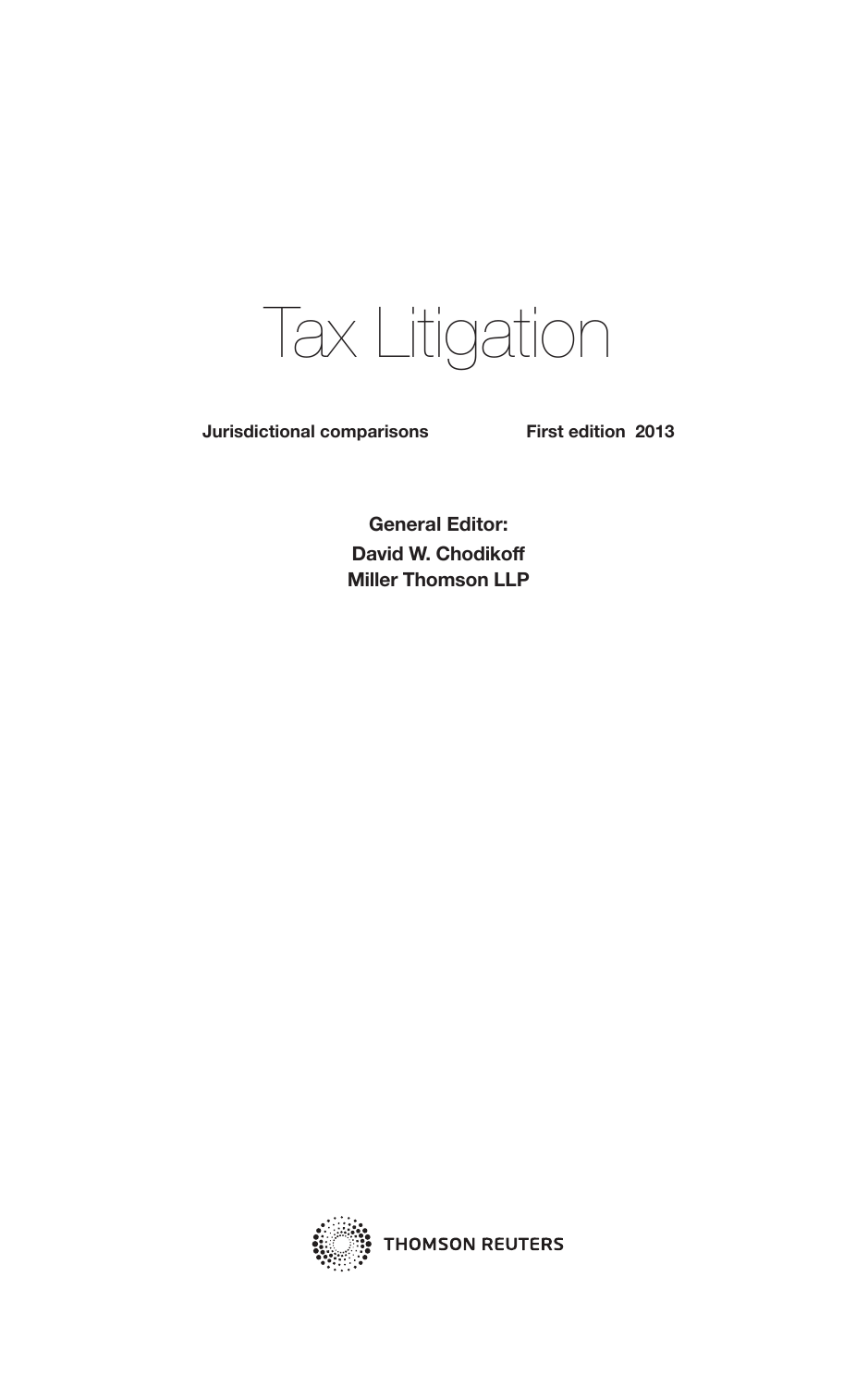General Editor David W. Chodikoff Miller Thomson LLP

Commercial Director Katie Burrington

Commissioning Editor Emily Kyriacou

> Senior Editor Caroline Pearce

Design and Production Dawn McGovern

> Editorial Assistant Magdalena Wika

Published in September 2013 by Sweet & Maxwell, 100 Avenue Road, London NW3 3PF part of Thomson Reuters (Professional) UK Limited (Registered in England & Wales, Company No 1679046. Registered Office and address for service: Aldgate House, 33 Aldgate High Street, London EC3N 1DL)

A CIP catalogue record for this book is available from the British Library.

#### ISBN: 978-0-414030-96-1

Thomson Reuters and the Thomson Reuters logo are trade marks of Thomson Reuters.

Crown copyright material is reproduced with the permission of the Controller of HMSO and the Queen's Printer for Scotland.

*While all reasonable care has been taken to ensure the accuracy of the publication, the publishers cannot accept responsibility for any errors or omissions. This publication is protected by international copyright law.*

*All rights reserved. No part of this publication may be reproduced or transmitted in any form or by any means, or stored in any retrieval system of any nature without prior written permission, except for permitted fair dealing under the Copyright, Designs and Patents Act 1988, or in accordance with the terms of a licence issued by the Copyright Licensing Agency in respect of photocopying and/or reprographic reproduction. Application for permission for other use of copyright material including permission to*  reproduce extracts in other published works shall be made to the publishers. Full acknowledgement of *author, publisher and source must be given.*

© 2013 Thomson Reuters (Professional) UK Limited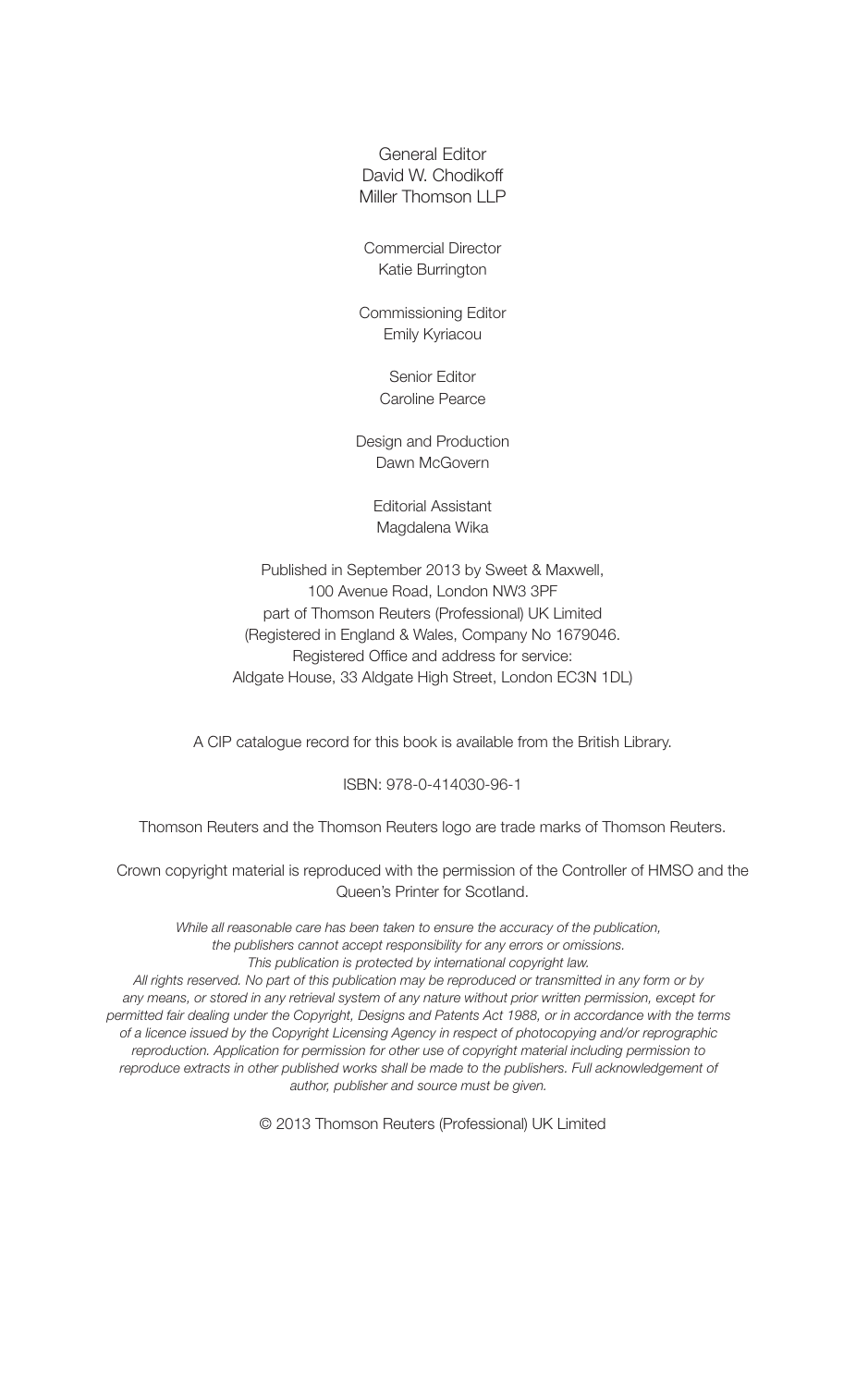# Contents

| <b>Foreword</b> Gerald J. Rip, The Honourable Chief Justice, Tax Court of Canada                                                  | $\vee$ |
|-----------------------------------------------------------------------------------------------------------------------------------|--------|
| <b>Acknowledgements</b> David W. Chodikoff, Miller Thomson LLP                                                                    | vii    |
| <b>Preface</b> David W. Chodikoff, Miller Thomson LLP                                                                             | iх     |
| <b>Australia</b> Stewart Grieve, Kathryn Bertram, Bridie Andriske, Shinasa Wasimi<br>& Daniel Davids, Corrs Chambers Westgarth    | 1      |
| <b>Austria</b> Dr Jürgen Brandstätter & Victoria Rosengren, LLM,<br>BMA Brandstätter Rechtsanwälte GmbH                           | 25     |
| <b>Belgium</b> Christian Chéruy, Loyens & Loeff Advocaten-Avocats                                                                 | 43     |
| <b>Bolivia</b> Alejandra Bernal, C. R. & F. Rojas - Abogados                                                                      | 65     |
| <b>Brazil</b> Glaucia Lauletta Frascino & Maria Isabel Tostes Bueno,<br>Mattos Filho, Veiga Filho, Marrey Jr. e Quiroga Advogados | 77     |
| <b>Canada</b> David W. Chodikoff & Laura Etherington, Miller Thomson LLP                                                          | 91     |
| <b>China</b> Caroline Berube with contributions from Brad Alexander & Donfil Wong,<br><b>HJM Asia Law</b>                         | 115    |
| <b>Colombia</b> Juan Esteban Sanín Gómez & Alvaro Parra Gómez,<br>Parra Rodríguez Sanín                                           | 127    |
| <b>Costa Rica</b> Luis Chacón Camacho & Giuliana Alvarado Chacón, BLP Legal                                                       | 139    |
| <b>France</b> Nicolas Jacquot & Roland Schneider, Arsene Taxand                                                                   | 151    |
| <b>Germany</b> Dr Axel Bödefeld & Dr Gunnar Knorr, Oppenhoff & Partner                                                            | 167    |
| Greece Athanasios Kyriakopoulos, Kelemenis & Co.                                                                                  | 181    |
| Hungary Péter Köves & István Keményfy, Lakatos, Köves and Partners                                                                | 201    |
| <b>India</b> Manoj K. Singh, Singh & Associates, Advocates & Solicitors                                                           | 217    |
| Italy Massimo Antonini, Marco Di Siena & Irene Pellecchia,<br>Chiomenti Studio Legale                                             | 231    |
| <b>Luxembourg</b> Jean-Pierre Winandy, Nadège Le Gouellec & Georges Simon,<br>Loyens & Loeff                                      | 247    |
| <b>Malta</b> Nicolette Spiteri Bailey, Aequitas Legal                                                                             | 263    |
| <b>Mexico</b> Luis Ortiz, Jose Juan Delgado, Juan Carlos Manrique &<br>Francisco Javier Matus, Basham, Ringe y Correa             | 279    |
| <b>The Netherlands</b> Dr J. Arnaud Booij & Charlotte A. H. Bikkers,<br>Spigt Litigators                                          | 291    |
| <b>Nigeria</b> Oluwatoyin Ajoke Bashorun, Churchfields Solicitors                                                                 | 305    |
| <b>The Philippines</b> Rolando V. Medalla, Jr & Maria Christina C. Ortua<br>SyCip Salazar Hernandez & Gatmaitan                   | 321    |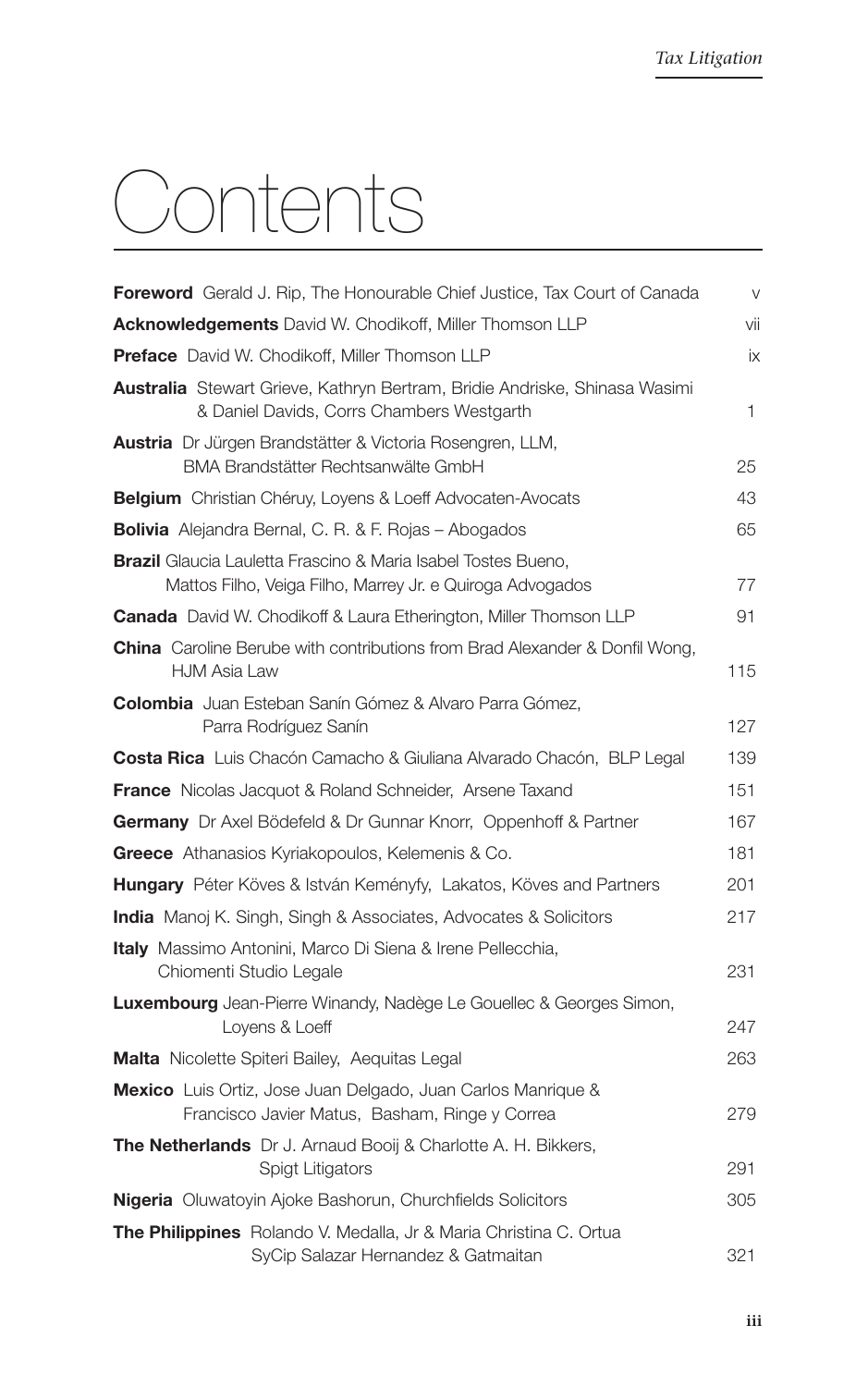| <b>Portugal</b> Pedro Pais de Almeida & Sara Soares, Abreu Advogados                                       | 337 |
|------------------------------------------------------------------------------------------------------------|-----|
| <b>Republic of Ireland</b> Fergus Doorly & Sonya Manzor, William Fry                                       | 349 |
| <b>Russia</b> Maxim Rovinskiy & Dmitriy Manuilov, YUST Law Firm                                            | 367 |
| <b>South Africa</b> Dr Beric Croome and Mmangaliso Nzimande,<br>Edward Nathan Sonnenbergs Inc.             | 379 |
| <b>Switzerland</b> Prof Dr Andrea Opel & Barbara Stillhart,<br>Meyerlustenberger Lachenal                  | 395 |
| <b>Turkey</b> Dr Z. Ertung Sirin, Istanbul University, Faculty of Law<br>E. Benan Arseven, Moroğlu Arseven | 413 |
| <b>United Kingdom</b> Liesl Fichardt, Clifford Chance                                                      | 429 |
| <b>USA</b> Hope P. Krebs & Thomas W. Ostrander, Duane Morris LLP                                           | 445 |
| <b>Contacts</b>                                                                                            | 463 |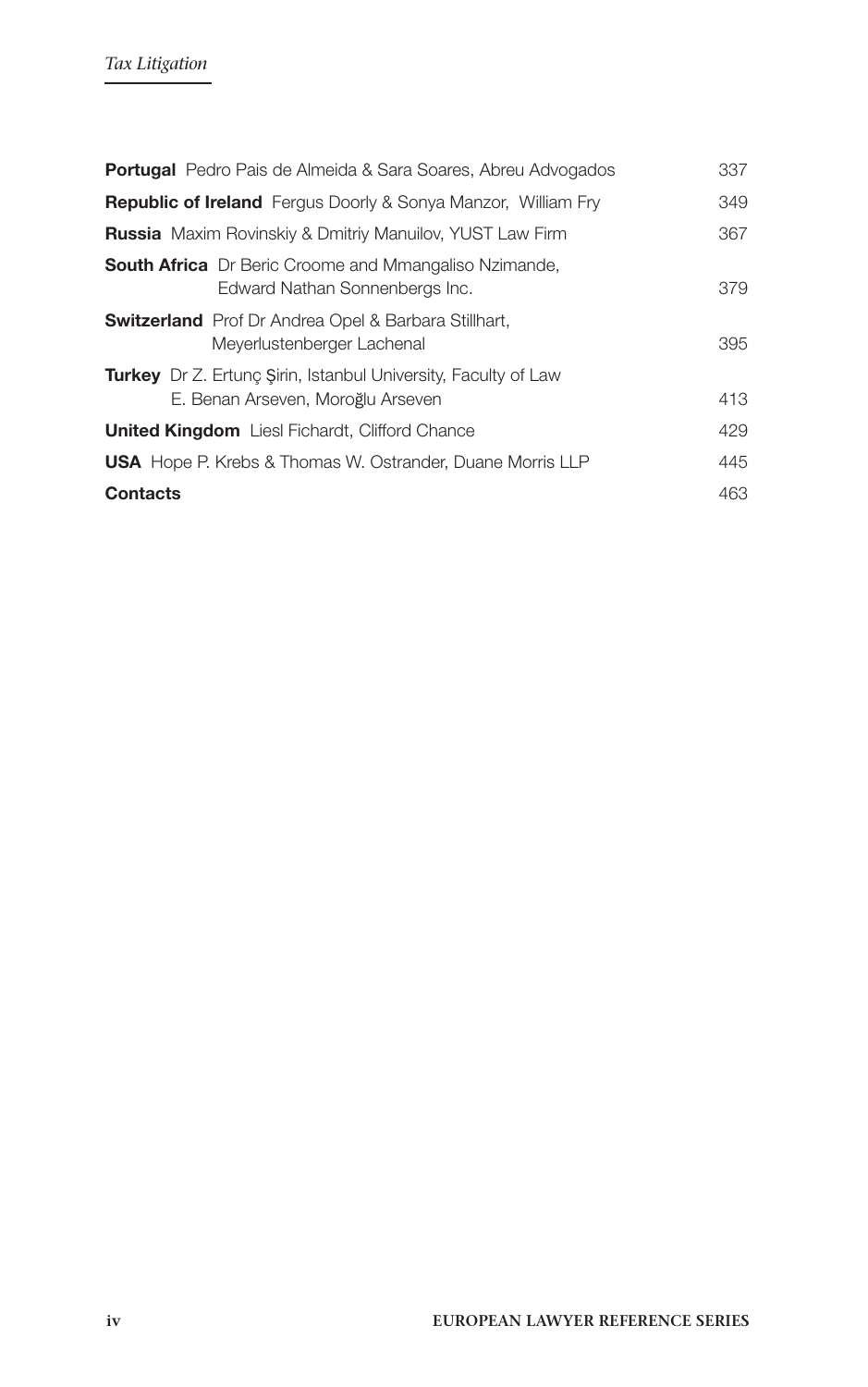# Foreword

# **Gerald J. Rip**  The Honourable Chief Justice, Tax Court of Canada

Litigation of tax disputes may vary from country to country but the common goal is the same: to put finality to a tax dispute between the Government and a taxpayer. Tax litigation, unlike most other litigation, puts the resources of a state against the means of a taxpayer and the taxpayer's means may be very modest or quite substantial. But in all cases, the procedures in litigation should serve to put the parties in equal balance. *Tax Litigation* is a successful effort to describe how several countries attain equal balance between tax litigants.

Tax procedure is an evolving process. A country's tax litigation procedures are influenced by the country's legal, social and economic history and development.

A lawyer with clients residing or carrying on business in a foreign country will want an authoritative and readable text to understand the often different tax litigation process in a foreign country if called upon by a client. *Tax Litigation* is the tool that will serve the tax professional in giving immediate first aid assistance to a client who has a tax problem in another jurisdiction before consulting with a lawyer in that country. The book is timely given the international conduct of business places the shadow of tax collectors over even the simplest transaction in a foreign country.

Leading tax lawyers from 29 countries have joined in contributing to *Tax Litigation*, each providing a clear, concise and full description of the tax litigation process in their country. The reader will learn of processes in both the civil and criminal areas of tax litigation.

*Tax Litigation* comprises 29 chapters, one for each country represented in the book. Each chapter is divided into sections that permit the reader to zero in on what may be his or her interest at the moment: an overview, the pre-court process that includes possible resolution of the dispute before trial, the trial process in first instance: the trial itself and whether it emphasises the examination and cross-examination of witnesses or the review of the documentary evidence that was before the tax officials, for example; how evidence may vary in a civil trial or a criminal trial; expert witness evidence that may include new procedures such as 'hot-tubbing'1; are argument and submissions to the court or tribunal in writing only or orally?; the decision; what must the trier consider; the burning issue of costs and expenses of

<sup>&</sup>lt;sup>1</sup> This practice is also sometimes referred to by the less flamboyant label 'concurrent evidence'. In short, 'hot-tubbing' describes the process where in a complex, technical trial expert witnesses confer with one another before the hearing in order to narrow the issues and identify the points on which their views differ or testify together in court on a panel rather than one expert testifying after another on the witness stand.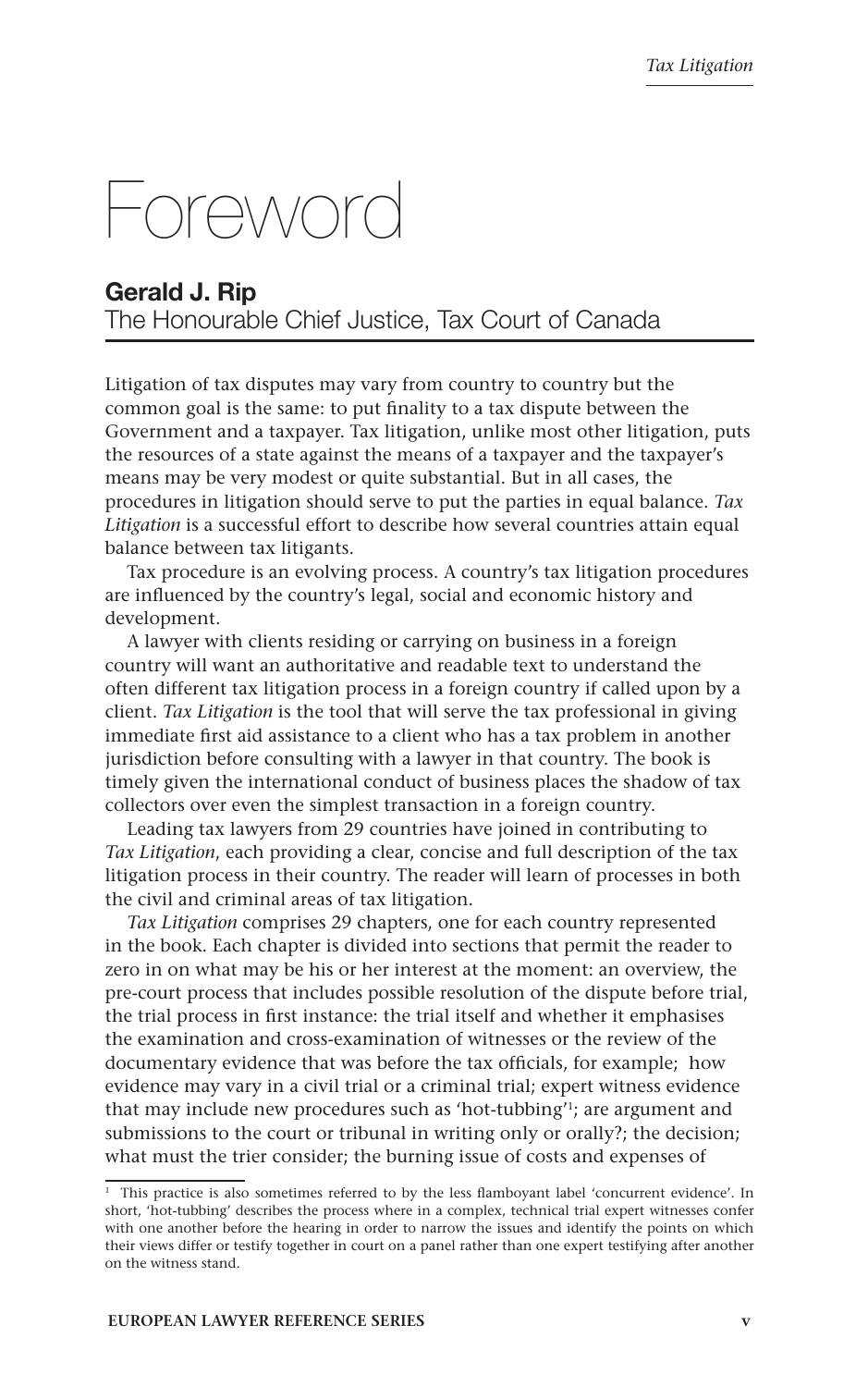going to trial; appeals from judgment of the decision in the appeal in first instance and an optional discussion of 'hot'areas of tax interest in the country, such as tax evasion, transfer pricing and anti-avoidance rules.

At times the reader will recognise procedures in another country that are quite similar to those he or she is familiar with. At other times the reader will be quite surprised at the differences: the arena where the tax appeal is heard may be a specialised court dealing only with tax matters, a general court of law where a judge may hear a motor vehicle accident in the morning and a tax appeal during the afternoon, or a tribunal or administrative board; the person presiding at the trial may or may not be a judge or a person trained in tax law; some countries may prefer documentary over oral evidence and others the opposite; the burden of proof may vary from country to country; the decision maker may be required to provide detailed reasons for the decision in some jurisdictions, while a few simple sentences may suffice elsewhere. All this and more serve to fascinate the tax professional who has an interest in litigation.

It will not only be tax practitioners who will realise the value of *Tax Litigation* but so will judges, court administrators and even officials of taxation agencies: *Tax Litigation* offers them an inexpensive opportunity to compare domestic practice and procedure to those of other countries and perhaps readers in position to do so may want to consider adopting processes from other countries in the continuing evolution of their country's tax litigation process.

The 29 authors and co-authors and the editors of *Tax Litigation* have provided a valued service to the international tax community and I wish to thank them for the time and energy they have invested in this project.

*Gerald J. Rip August 2013*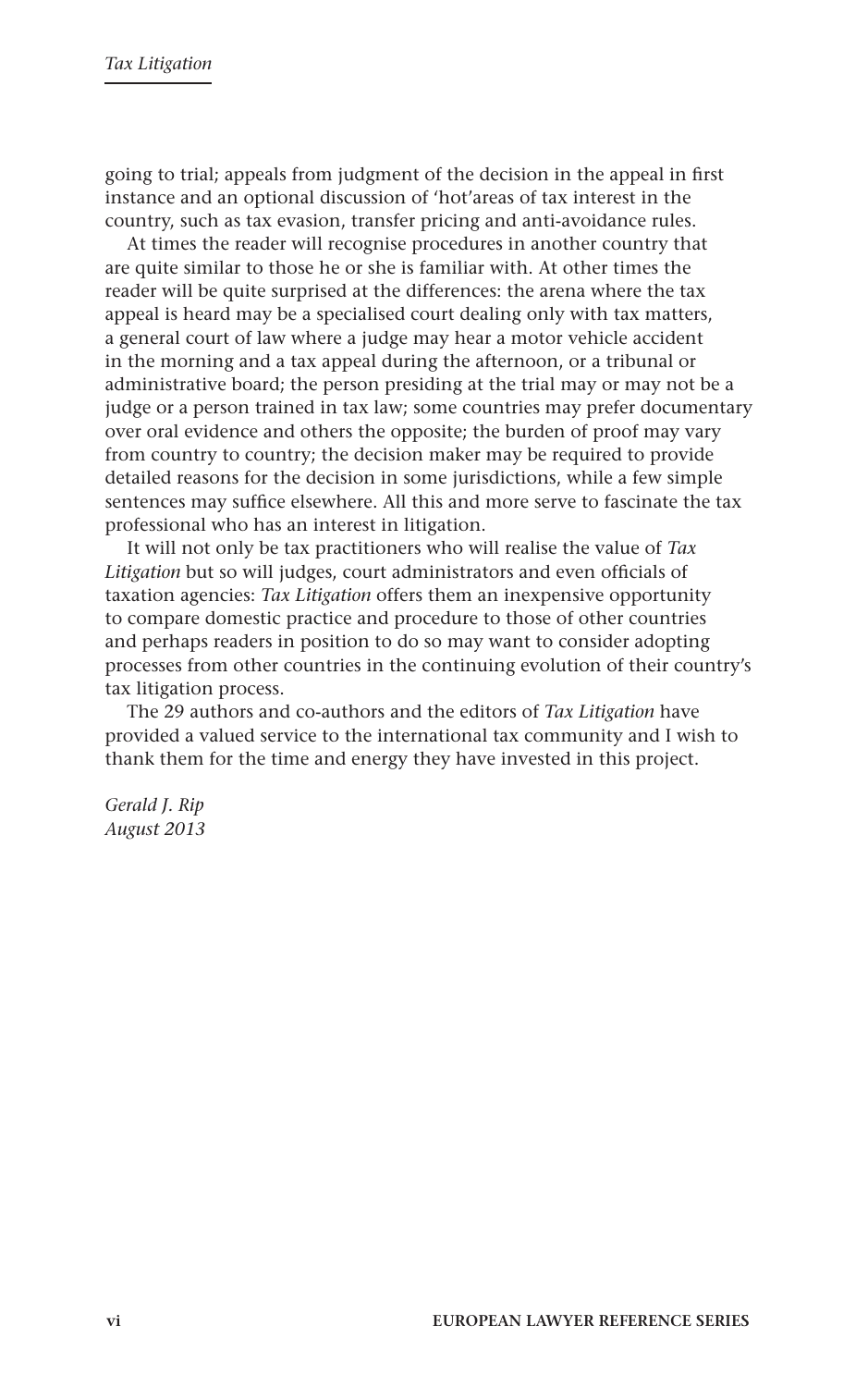# Acknowledgements

# **David W. Chodikoff** Partner, Miller Thomson LLP

In order to bring a book of this type to print it requires the involvement and commitment of many people. On my personal homefront, my wife, Tanya and son, Daniel, have endured my almost daily reports on the progress of the project. I am pretty sure that both of them felt that they actually worked on this project too. Thank you, Tanya and Daniel, for your patience and endurance. Love knows no bounds!

If not for my meeting with Katie Burrington (Commercial Director, *European Lawyer*, Thomson Reuters) in Dublin, Ireland in October of 2012 at the International Bar Association Conference, this project would not have been born. Thank you, Katie, for your consistent support, hard work and good cheer. Even when the project seemed to veer off course, Katie was always looking at the 'bright side of life'.

I owe a great deal to my law partner, James ('Jim') M. Klotz. Jim is a recognised world leader in Anti-Corruption and International Governance as well as International Business Transactions. Thanks to Jim's support and contacts, we were able to recruit a number of contributors for this project. Thanks, Jim. I also want to thank my tax partners for their encouragement and support, specifically, James ('Jim') Hutchinson, John Campbell and Martin Rochwerg. There were others in my law firm who offered support in one form or another as well. My thanks to Emily Cole, Peter Auvinen, Michael Kerr, Mark Frederick and Michael Pace. I also thank Sheldon Silver, Q.C. who had a hand in the design of the template.

In Canada, my editorial team consisted of senior assistant editor, Jamie Walker, and assistant editors Sarah Virani, Shaun Parekh and Victoria Rodrigues. These second year law students working for the summer at Miller Thomson LLP demonstrated a keen interest in both the subject matter and the work. I look forward to watching each one of these young persons develop in their respective legal careers as they are all superstars in my estimation!

Coordinating all of the production work and pretty much responsible for everything that involves my practice of law is my 'Chief of Staff' (a monicker that she has well earned over eight years of work with me), Filomena ('Fil') Mendonca. As I often freely admit, any success that I may have in the private practice of law or that is law related can be directly attributable to Fil's support and help. Thank you, Fil.

I want to thank the Honourable Chief Justice of the Tax Court of Canada, Gerald Rip, for agreeing to prepare a foreword for this enterprise. Thank you, Chief Justice.

My thanks, as well, to all of those individuals who took the time from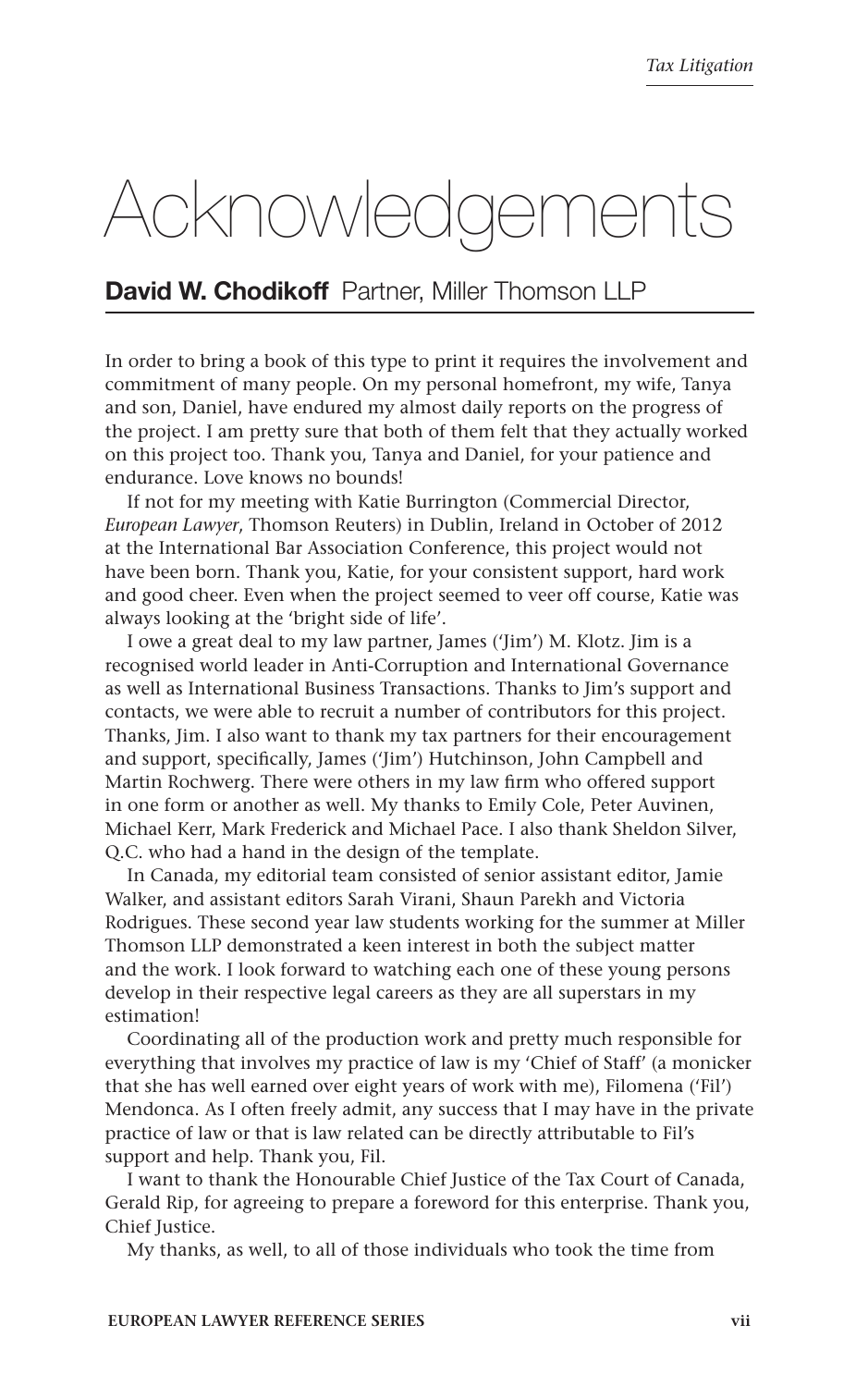their incredibly busy schedules to write an endorsement for this book. Thank you!

I cannot say enough about the good humour and hard work of all of the contributors. Given the tight timelines, their individual efforts were simply extraordinary. Thank you!

Finally, this project would not have reached completion without the capable efforts of the Thomson Reuters UK team lead by Emily Kyriacou and Magda Wika with no less effort and support from Caroline Pearce and Dawn McGovern. Thank you!

*David W. Chodikoff August 2013*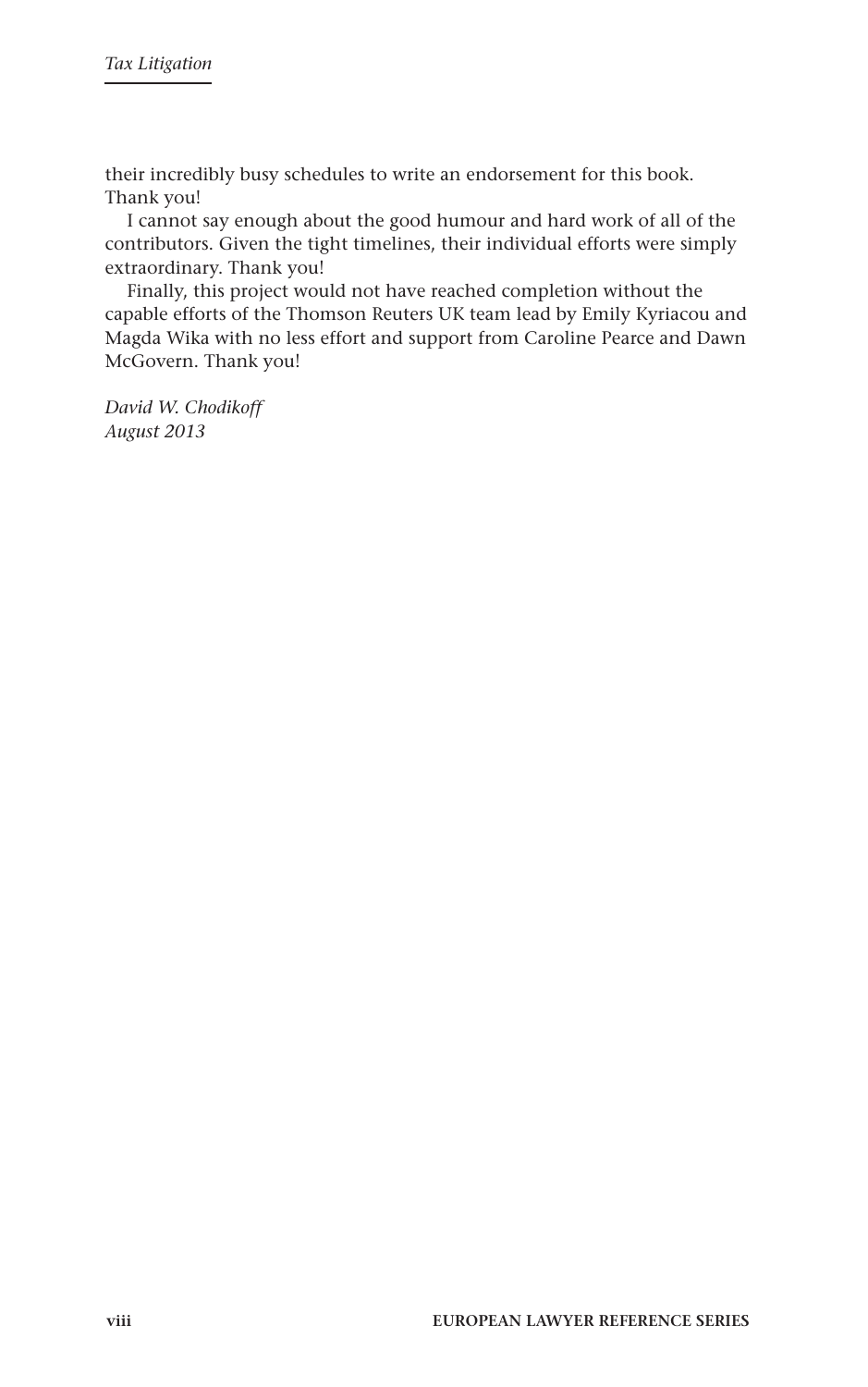# Preface

# **David W. Chodikoff** Partner, Miller Thomson LLP

In October 2012, I attended the annual conference of the International Bar Association in Dublin, Ireland. The conference was held at the relatively new conference centre in downtown Dublin. From this visitor's point of view, the centre is a beautiful building. Upon entering the conference centre, the first thing you could not help but to encounter was the Thomson Reuters booth. As the saying goes, this booth was 'front and centre'. There were bookcases full of Thomson Reuters' published works. As I examined the books on display, it was not long before a series of books caught my eye. The series entitled '*The European Lawyer* Reference Series' had plenty of titles ranging from Arbitration World to Gaming Law to Private Client Tax. Each book was a jurisdictional comparison of a particular subject. I was impressed by the concept and the titles that were covered by the series.

One of the Thomson Reuters people working at the booth was Katie Burrington. I made some enquiries about the series. 'Yes', Katie explained: 'the General Editor is responsible for designing the template that every participating law firm follows'. Katie told me that the General Editor was also responsible for the recruitment of the participating law firms. My interest was palpable. I asked Katie if there was a book in the series on the subject of tax litigation. 'No', she replied. 'Would Thomson Reuters be interested in a book on the subject for the series?' I asked. 'Yes', replied Katie. It was then that I said: 'I am your man!'

I had only two conditions. First, this book had to cover both the common law/civil code context of tax litigation and it also had to cover the criminal side or the defence of tax prosecutions and related offences. The second condition was that I could not commence the project until 2013. Katie said 'no problem' to these two conditions.

This book project started in earnest in February of 2013. It is fair to say that it is a remarkable achievement by any measure to have a book of this nature and quality reach the global market in such a short period of time. The credit goes to so many people and they are recognised in the acknowledgment.

In this book, there are 29 chapters. Twenty-nine leading law firms in the field of tax litigation provide their respective analysis of the process and procedure for challenging tax assessments and authorities within their respective country. The approach for each chapter has been standardised. The contributors have provided an overview of both the common law/civil code context of tax litigation and the defence of tax prosecutions and related offences. Because of this defined structure, this book is arguably unique in the tax publishing world. Each contributor has attempted to canvass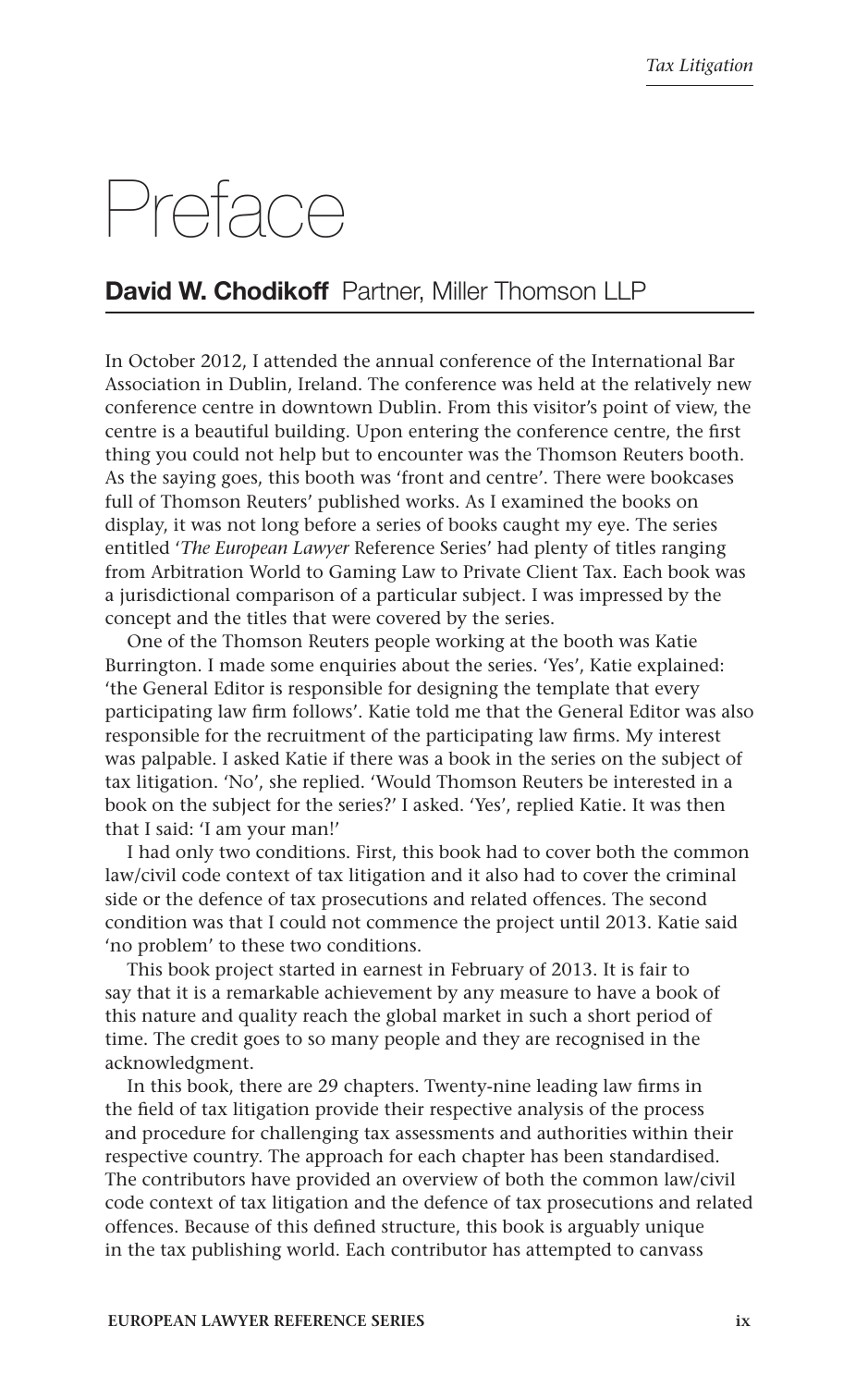the following topics within their jurisdiction: significant subjects of tax litigation, the pre-court process, the trial process, documentary evidence, witness evidence, expert evidence, argument, the decision, costs, appeals and hot areas of interest.

It is our collective wish that readers and users of this book find it a useful source of information regarding the subject of tax litigation around the globe.

*David W. Chodikoff August 2013*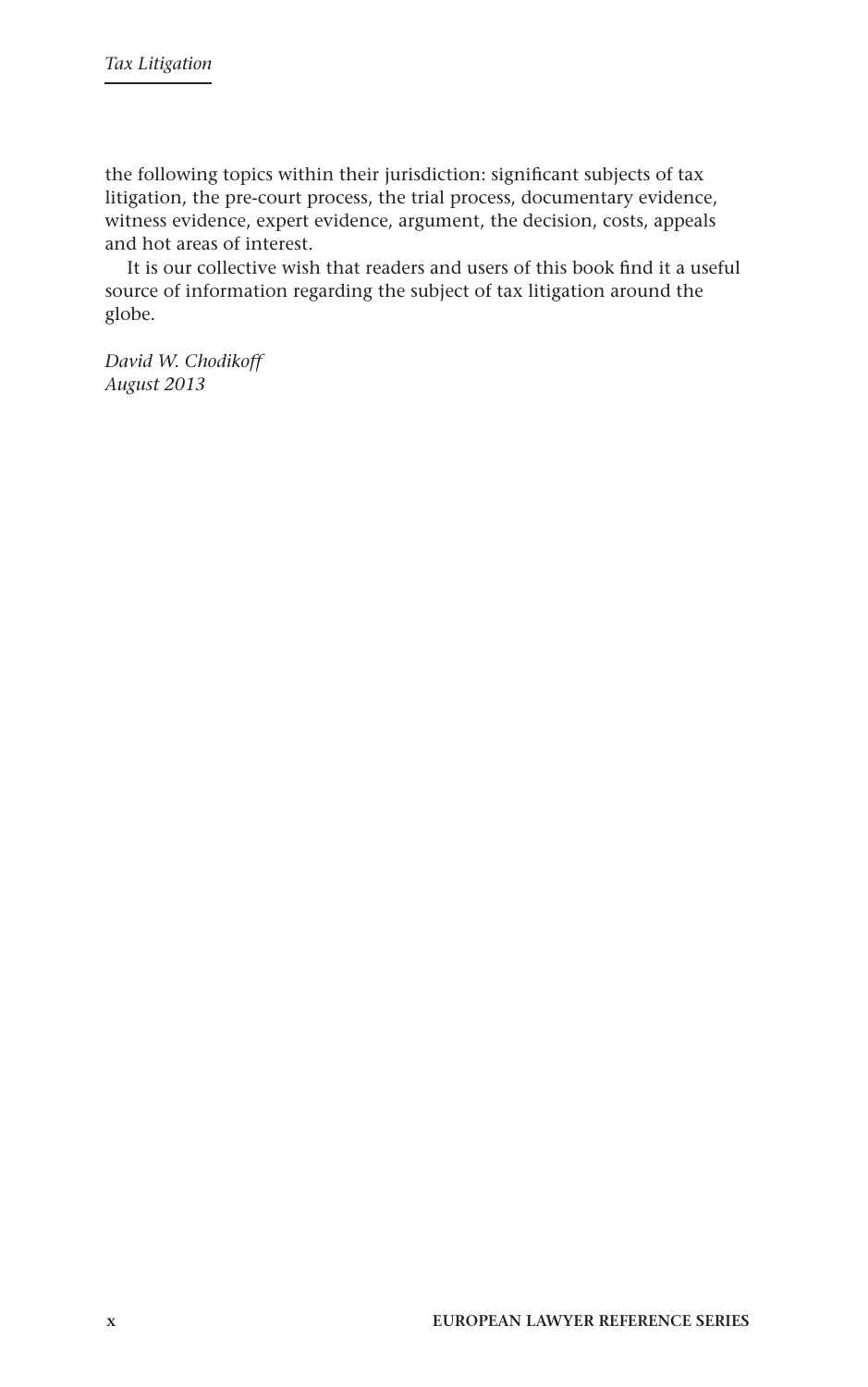# Austria

# **BMA Brandstätter Rechtsanwälte GmbH**

Dr Jürgen Brandstätter & Victoria Rosengren, LL.M.

# **1. overview**

The publication of this book comes at a time where Austria is facing basic reform of its administrative procedural law. As Austrian taxes are part of public administration, the process of tax litigation will be affected. Starting 1 January, 2014, new administrative trial courts will start hearing tax cases, which until now were only dealt with by the *Unabhängige Finanzsenat*  (Independent Finance Senate, independent administrative bodies entitled to hear tax cases). The newly-created Federal Court of Finance (*Bundesfinanzgericht*) will take over all pending cases from the *Unabhängige Finanzsenat*. One can challenge a tax assessment up to three times, with the first being within the Internal Revenue Service (the IRS), and then followed by two court appearances.

Public institutions in Austria raise money in different formats. Tax law knows three kinds. 'Taxes', in a narrow sense, comprise payments made to government entities where the taxpayer does not receive a service in return. The term 'fees' covers those payments charged to somebody who has a special interest in the establishment and the up keeping of a public institution. 'Dues' are public charges requested from citizens for making direct use of the services of an administrative body.

This publication only covers taxes, and is based on the legal environment in Austria that will be in place as of 1 January, 2014. The most significant taxes, such as personal income tax, corporate income tax and turnover tax (also known as value added tax or sales tax), will form the basis of this analysis.

#### **1.1 Significant subjects of tax litigation**

#### **1.1.1 Residency**

There are many contentious points that give rise to tax litigation in Austria. However, the most contested issue is a question of whether a specific individual or company is subject to Austrian taxation at all.

Section 1 of *Einkommensteuergesetz* (Austrian Federal Income Tax Code, abbreviated as *EStG*) distinguishes between unlimited and limited tax liability. Individuals who are resident or have a habitual abode in Austria are subject to unlimited tax liability, and are taxed on all worldwide sources of income. Natural persons who do not have their residence nor their habitual abode in Austria are only subject to limited tax liability. Therefore, they are only taxed on income originating in Austria. In these cases, double taxation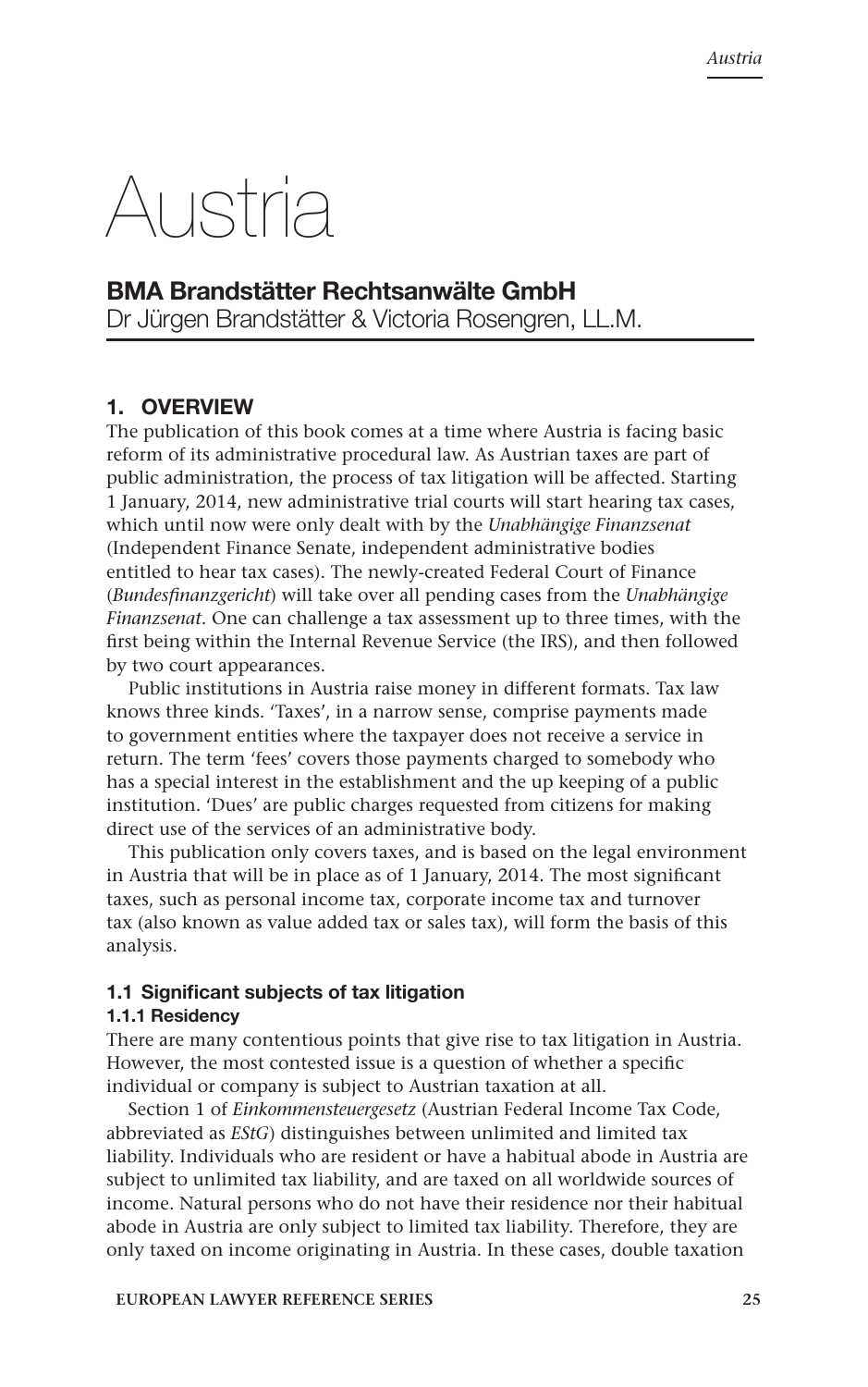treaties have to be taken into consideration (see Annex at the end for a list of all Austrian double taxation treaties).

For tax purposes, a natural person has his or her residence in Austria if he or she maintains and uses a place of residence in Austria.<sup>1</sup> In a marriage, this will generally be the marital home.<sup>2</sup> The place of residence does not have to be constantly occupied, but there must be the opportunity to access or make use of it.3 Working abroad or frequent visits abroad do not exclude a domicile from being a residence and several places of residency are possible.4 A temporary stay in Austria does not give rise to residency status.<sup>5</sup> Whether a place is actually a person's residence has to be determined according to the facts in question.<sup>6</sup> However, in cases where a person's regular stay in Austria exceeds six months, he or she is subject to unlimited tax liability, regardless of the factual circumstances.7

According to Section 1, Paragraph 2 and 3 of *Körperschaftsteuergesetz*  (Austrian Corporate Income Tax Code, abbreviated as *KStG*), legal entities are subject to unlimited taxation with regard to their worldwide income if they have their seat or place of management in Austria. In many cases, counsel must therefore determine where the decision-making process actually takes place. According to prevailing case law, a place of management is assumed to be where high level executives are situated, ie, where the management board makes necessary decisions for the company.8 On the other hand, the seat of a company is the place determined by statute, agreement, by-laws and the other governing documents.

An important issue in corporate tax law is group taxation, which is regulated under section 9f of *KStG*. Group taxation takes legally independent companies belonging to a group, and regards them as a single unit for tax purposes, with the result that profits and losses are compensated within the group. The main principle of the group taxation system is that it applies to domestic and foreign companies. In the case of an Austrian parent company and an Austrian subsidiary, the scheme provides for the attribution of 100 per cent of the losses/profits of a domestic group member to the group parent, even if participation is lower. In the case of an Austrian parent company and a foreign subsidiary, foreign losses are attributable to the parent company according to the percentage of participation.<sup>9</sup>

According to Section 2 of *Umsatzsteuergesetz* (Value Added Tax Code, abbreviated as *UStG*), Business enterprises which have their seat, habitual abode or place of production in Austria are liable for value added tax on goods and services under Section 1 of the *UStG*. The reverse charge principle may apply to foreign companies, where tax liability for goods and services can be passed on to the Austrian recipient.

<sup>8</sup> VwGH, 24.05.2012, 2008/15/0211

<sup>1</sup> Section 26 Paragraph 1 BAO

<sup>2</sup> VwGH, 19.12.2006, 2005/15/0127 <sup>3</sup> VwGH, 23.02.2010, 2007/15/0292

<sup>4</sup> VwGH, 03.06.2003, 99/15/0104

<sup>5</sup> VwGH, 14.11.1996, 94/16/0033

<sup>6</sup> VwGH, 26.11.1991, 91/14/0041

Section 26 Paragraph 2 BAO

<sup>9</sup> For details see Section 9f KStG and the corporate income tax directive by the Federal Ministry of Finance, GZ BMF-010216/0009-VI/6/2013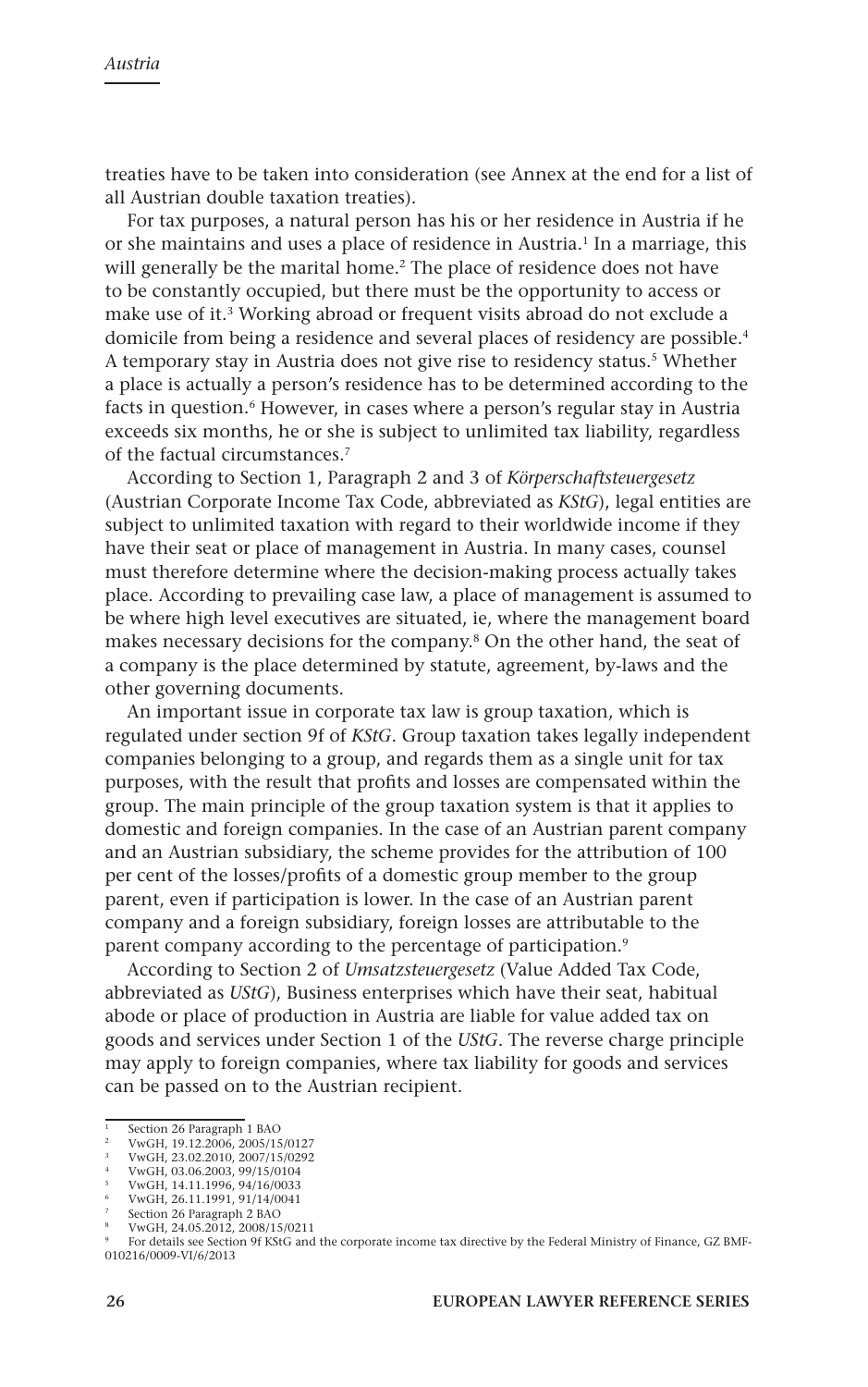#### **1.2 Identification of legislative framework**

The legal foundation for the imposition of taxes, the definition of income, and the tax rate are found in the Austrian Income Tax Code, *Einkommensteuergesetz* 1988 (*EStG*), BGBl 1988/400 in its current version, the Corporate Income Tax Code, *Körperschaftsteuergesetz* 1988 (*KStG*), BGBl 1988/401 in its current version, and the Sales Tax Code, *Umsatzsteuergesetz*  1994 (*UStG*), BGBl 1994/663 in its current version.

Procedural questions regarding tax liability, as well as legal remedies against a tax assessment, may be found in the Austrian Federal Fiscal Code, *Bundesabgabenordnung* (*BAO*), BGBl 1991/194 in its current version, the Code Governing Fiscal Executions, *Abgabenexekutionsordnung*, BGBl 1949/104 in its current version, the new Law Governing Administrative Courts, *Verwaltungsgerichtsbarkeits-Ausführungsgesetz* 2013, BGBl I 33/2013, and the new Law Governing the Fiscal Courts, *Finanzverwaltungsgerichtsbarkeitsgesetz*  2012, BGBl I 14/2013.

#### **1.2.1 Common law and/or Civil Code context**

Austria is a civil law country. This means that substantive law on tax, as well as procedural law, is governed by the spirit and structure of a civil law country. However, case law is also starting to play a role. This is due to the European Union's strong emphasis on case law, which eventually becomes national law through treaties, and also to its application on existing legal practice.

#### **1.2.2 Tax evasion and other criminal tax offences**

Tax evasion is a criminal offence in Austria, whether it is intentional or negligent. It is prosecuted by the criminal courts, but also by the IRS in minor cases (see below). The criminality of tax evasion is founded in the Austrian Criminal Code for Fiscal Matters, *Finanzstrafgesetz* (*FinStrG*), BGBl 1958/129 in its current version, and secondarily by the Criminal Code, *Strafgesetzbuch*, (*StGB*), BGBl. 1974, 60 in its current version.

Counsel advising clients always have to consider one of the most import areas of criminal tax evasion, the possibility to make a voluntary disclosure of tax evasion pursuant to Section 29 of the *FinStrG*. Voluntary disclosure is a complete exemption, and therefore, according to Austria's Supreme Court, *ObersterGerichtshof*10 and the Administrative Court of Appeals, *Verwaltungsgerichthof*11, is applied only in narrow circumstances. No specific form or statement is required for disclosure<sup>12</sup>, nevertheless, merely admitting to tax evasion when one is questioned is not sufficient.<sup>13</sup> In determining whether disclosure has been sufficient, one has to look at what would have been required originally to determine the taxes due. It is insufficient to merely give the authorities the opportunity to determine the basis for raising taxes<sup>14</sup> and then to bring up disclosure. There are many situations where disclosure has been 'too late':

when authorities have already initiated investigative steps under Section

<sup>10</sup> OGH, 28.02.1985, 12 Os 169/84 <sup>11</sup> VwGH, 27.02.2002, 2001/13/0297

<sup>12</sup> VwGH, 14.04.1993, 92/13/0278

<sup>13</sup> OGH, 10.09.2002, 14 Os 6/02

<sup>14</sup> UFS, 10.12.2009, FSRV/0048-L/09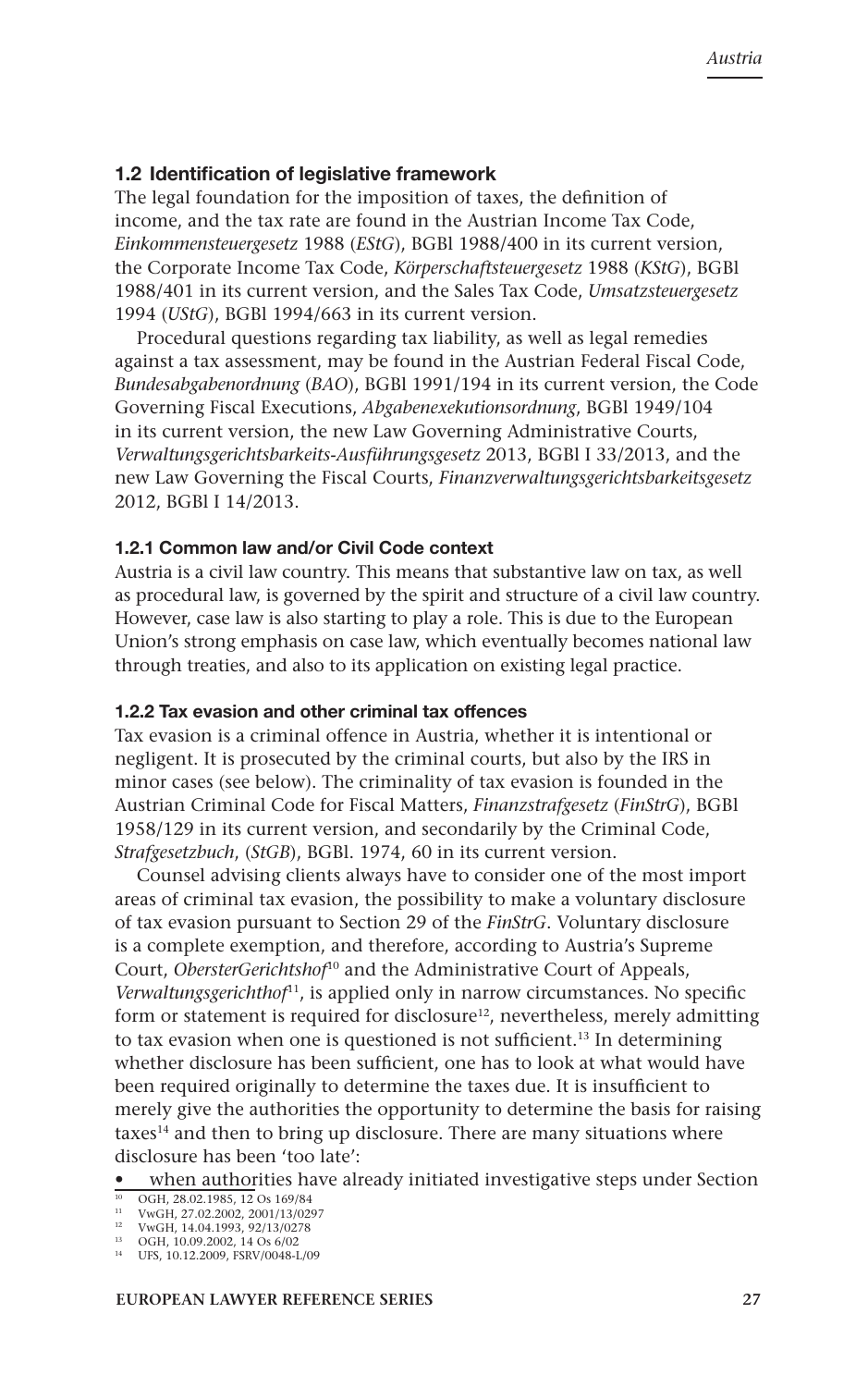14 paragraph 3 of the FinStrG with regard to anybody involved in an evasion, regardless whether the person making the disclosure was aware of it. This is only the case if the specific tax evasion is public, so that it might not be confused with another file;<sup>15</sup> or

- • when all or some elements of the crime have been discovered at the time of disclosure and the taxpayer was aware of the discovery;<sup>16</sup> or
- where in cases the tax authority has already requested access to the accounting records, ordered an inspection by customs, requested access to customs documentation, or started the external audit process and disclosure is not made at the commencement of such investigations. Therefore, if disclosure is made before the tax authority requests accounting records, files etc., then it has been made in a timely manner<sup>17</sup>

The degree of disclosure and possibility of disclosure must be determined on the facts. Even if given too late, disclosure might still lead to partial immunity or be considered for sentencing purposes.<sup>18</sup>

## **2. THE PRE-COURT PROCESS**

## **2.1 Common law and/or Civil Code: assessments, reassessments and administrative determinations**

The Federal Ministry for Finance is responsible for raising the federal taxes of personal and corporate income tax, as well as sales tax. Collection is done through the IRS. The applicable IRS Office is determined by the residency of the individual or the seat of the company (the details are regulated in the Revenue Administration Code, *Abgabenverwaltungsorganisationsgesetz*). The taxpayer has the duty to make tax declarations to the responsible tax office at the time determined by law.19 The IRS has established a web-based system (Finanz-Online) where the taxpayer may make his tax declaration online or access his tax file. The taxpayer may file his declaration himself, through his lawyer, or accountant.

The determination of tax liability has to be done *ex officio*. 20 The kind of evidence used by the IRS, and which may be offered by the taxpayer, is not limited, and the IRS cannot restrict its assessment of the evidence.<sup>21</sup> In principle, this means that different forms of evidence carry the same weight and that there are no specific governing rules. Rules of probability may be considered,<sup>22</sup> and the taxpayer has a right to be heard.<sup>23</sup> However, the taxpayer has to provide evidence to establish the facts ('duty to cooperate')<sup>24</sup>, and is also subject to the duty of disclosure and truthfulness.25

The IRS has to admit all evidence, including evidence submitted by

<sup>&</sup>lt;sup>15</sup> OGH, 25.08.2011 13 Os 26/11i; as well as VwGH, 24.09.2007, 2007/15/0094

<sup>16</sup> VwGH, 16.03.1995, 95/16/0065 <sup>17</sup> VwGH, 15.12.1998, 93/14/0178

<sup>&</sup>lt;sup>18</sup> OGH, 14.10.1997, 11 Os 51/97<br><sup>19</sup> Sections 133, 134 BAO

<sup>20</sup> Section 115 BAO

<sup>21</sup> Section 167 Paragraph 2 BAO

<sup>&</sup>lt;sup>22</sup> UFS, 19.10.2005; ZRV/0148-Z3K/04

<sup>23</sup> Section 115 Paragraph 2 BAO

<sup>&</sup>lt;sup>24</sup> Section 115 BAO<br><sup>25</sup> Section 119 BAO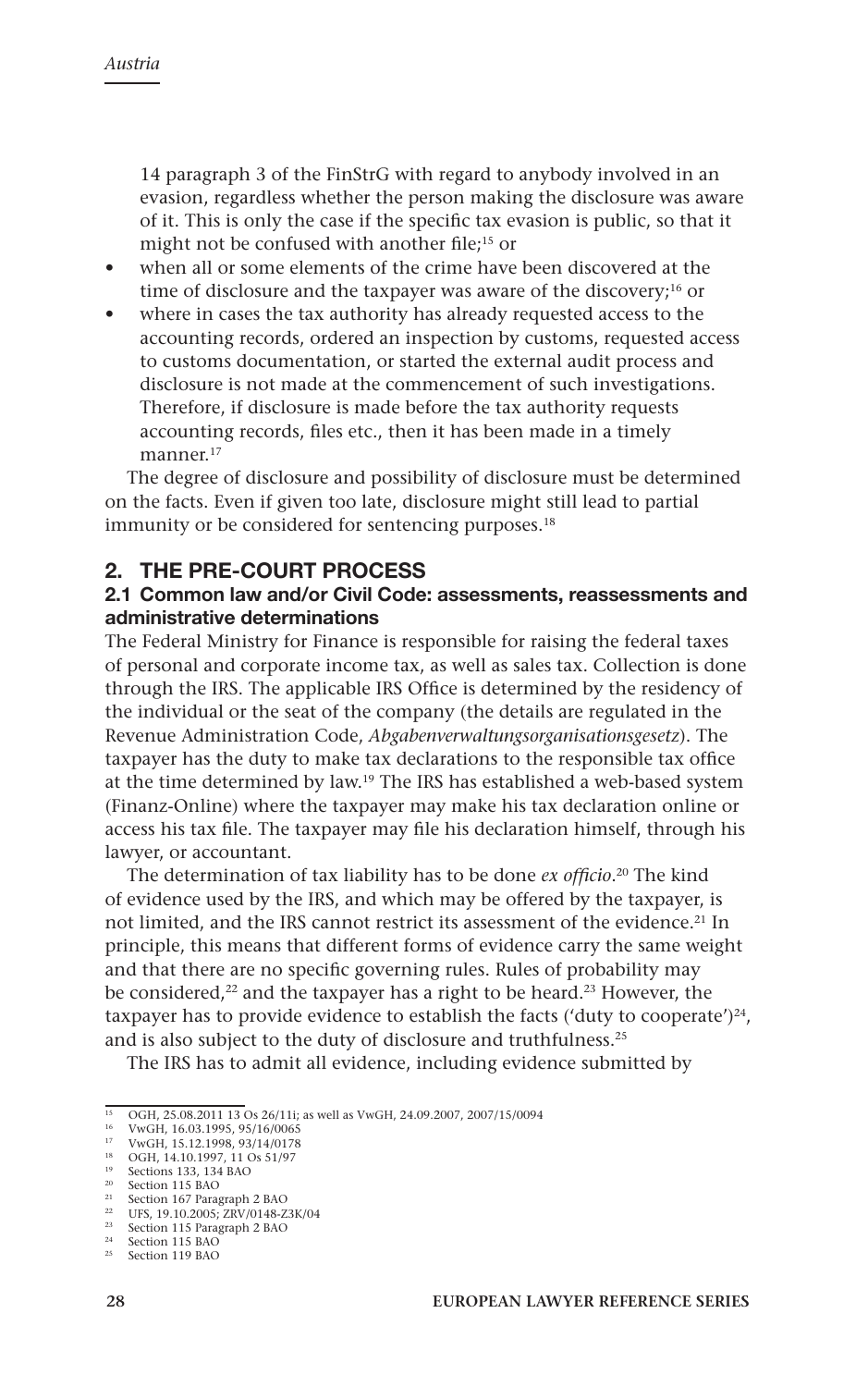a party.26 It is entitled to request information with regard to facts and circumstances leading to tax liability, and everyone has a duty to provide such information. The taxpayer himself may be questioned, which in corporate income tax scenarios, is the responsible person of the legal entity.<sup>27</sup> Witnesses may claim the right to remain silent.<sup>28</sup> or otherwise may be questioned under oath.29 In order to determine taxes, the IRS may request access to company books and records, which every company is required to keep.30 There is no 'fruit of the poisonous tree doctrine' and illegally obtained evidence is not necessarily prohibited.<sup>31</sup>

Banking secrecy, as regulated under Section 38 of the Austrian Banking Code, *Bankwesengesetz* (*BWG*), protects the taxpayer from inquiries by tax authorities. However, banking secrecy no longer applies if the account holder is charged with an intentional fiscal crime.<sup>32</sup> This entitles the IRS to make inquiries at the bank where the person or company under investigation might have an account.

Procedures in front of the IRS are non-public and the principle of tax secrecy has to be observed.<sup>33</sup> A violation is punishable by up to three years in prison (Section 310 *Strafgesetzbuch*, abbreviated as *StGB*). The procedure is mainly conducted in writing and the IRS and the taxpayer are each responsible for their own costs.34 As far as taxes cannot be calculated, due to objective reasons, the IRS may estimate taxes.<sup>35</sup> This may be done for all or part of the taxes due.<sup>36</sup> The goal is to estimate taxes as closely as possible on the factual basis<sup>37</sup> without imposing punitive costs.<sup>38</sup>

The procedure at the IRS ends with the issuance of a tax bill (*Steuerbescheid*), but may be challenged with a complaint (named a *Bescheidbeschwerde* according to Section 243 *BAO*). The complaint must be filed within one month at the competent office,<sup>39</sup> but time extensions can be granted repeatedly. The complaint does not suspend the original tax bill and IRS may therefore still demand payment.<sup>40</sup> However, a request to have payment suspended may be made. After considering the case, the IRS must come to a preliminary decision with regard to the legality of the tax bill.<sup>41</sup> It does not have to pass a preliminary decision if it submits the case to the Federal Court of Finance (*Bundesfinanzgericht*) within three months.<sup>42</sup>

Even before a taxpayer files a tax declaration, he may request an advanced ruling from the IRS (*Auskunftsbescheid*) about questions of his potential tax liability with regard to corporate reorganisation, corporate tax groups and

Section 48a BAO

- <sup>36</sup> VwGH, 31.07.2012, 2009/13/0052 <sup>37</sup> VwGH, 28.06.2012, 2009/15/0201
- <sup>38</sup> VwGH, 11.12.1987, 86/17/0101

 $rac{26}{27}$  Section 183 Paragraph 3 BAO

<sup>&</sup>lt;sup>27</sup> Section 143 BAC<br><sup>28</sup> Section 171 BAC

<sup>&</sup>lt;sup>28</sup> Section 171 BAO<br><sup>29</sup> Section 175 BAO

<sup>&</sup>lt;sup>29</sup> Section 175 BAO  $30$  Section 163f BAO<br> $31$   $V_{\text{WCH}}$  25 11 100

<sup>31</sup> VwGH, 25.11.1992, 91/13/0030

 $32$  Section 38 Paragraph 2 BWG<br> $33$  Section 48a BAO

 $34$  Section 313 BAO<br>35 Section 184 BAO Section 184 BAO

<sup>39</sup> Section 245 BAO; Section 249 BAO

<sup>40</sup> Section 254 BAO

<sup>&</sup>lt;sup>41</sup> Section 262 BAO<br><sup>42</sup> Section 262 Paragraph 2 BAO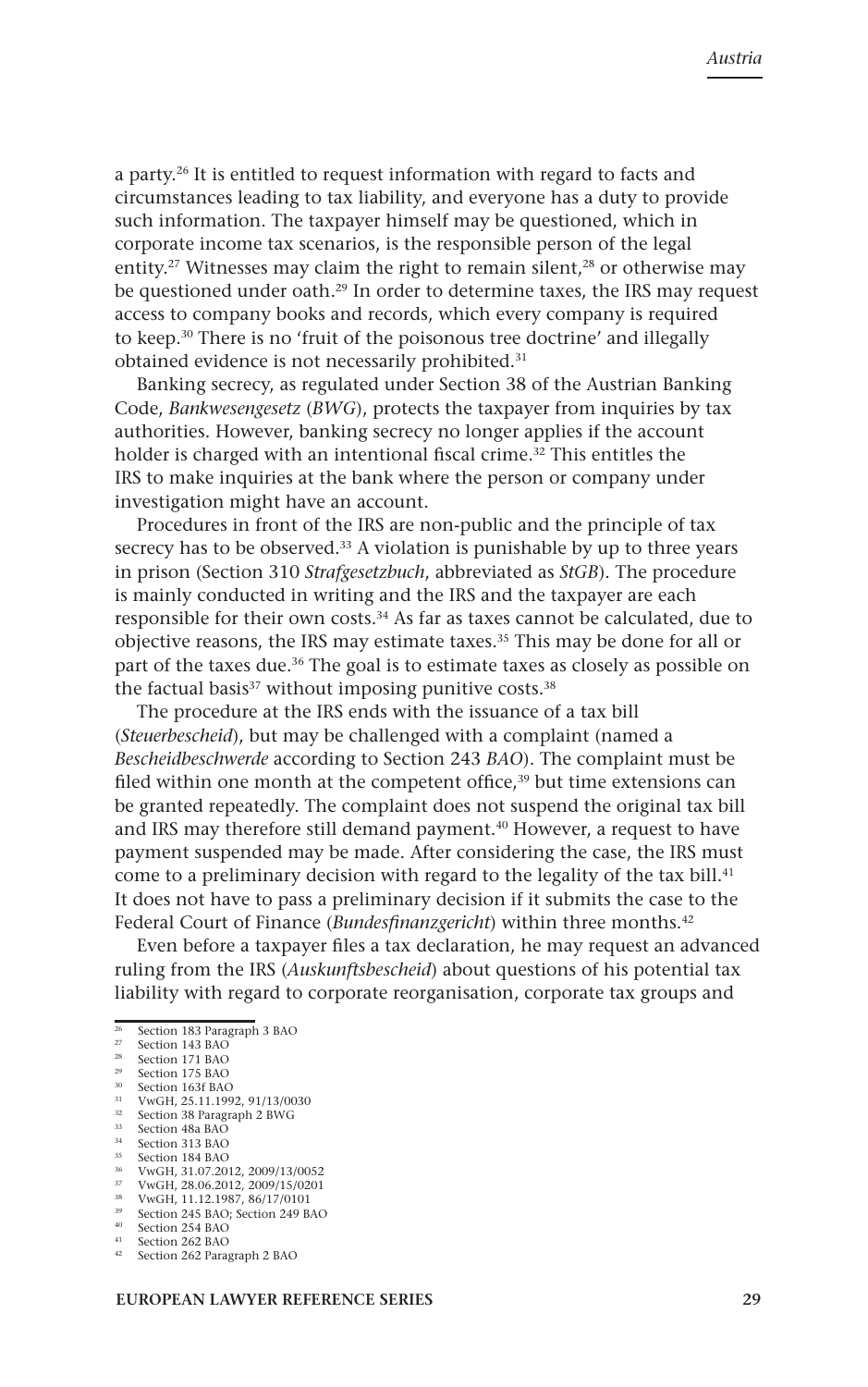transfer pricing.43 The taxpayer must outline the specific facts he wishes to rely on, and the advance ruling will only apply to the specific scenario.<sup>44</sup>

## **2.1.1 Resolving disputes before court**

A preliminary decision may be challenged by submitting an appeal to the *Bundesfinanzgericht* within one month.<sup>45</sup> When appealing to the *Bundesfinanzgericht*, there is no restriction on new pleadings or new evidence.46 Oral hearings will be performed only if requested by a party or seen as necessary by the court.<sup>47</sup> If held, the hearings are public unless the parties request otherwise.48 The *Bundesfinanzgericht* makes its ruling in the form of *Erkenntnis* or *Beschluss*. A *Beschluss*, according to Section 278 *BAO*, is passed if the court does not make a decision with regard to the merits of the case, and an *Erkenntnis* is passed with regard to substantive law.49 The court may replace the findings of the IRS, as well as the reasons, and thus amend the tax bill as it sees fit or reject the appeal as being without merit. If the tax bill is revoked, the tax assessment must start over again (Paragraph 2). However, the IRS is bound by the legal view expressed in the decision of the *Bundesfinanzgericht* (Paragraph 3).

The IRS has to use all means at its disposal to comply with the ruling by the *Bundesfinanzgericht*. 50 If the taxpayer has objections against the actual means applied by the IRS, he may file a *Maßnahmenbeschwerde*, which targets the methods used by the IRS.<sup>51</sup>

If at any point of the procedure the IRS does not act at all, the taxpayer may file for a notice of delay (*Säumnisbeschwerde*) at the *Bundesfinanzgericht*. 52

#### **2.1.2 The criminal context – elements of the offence (laying of the charge)**

The general principles of Austrian criminal law also apply to criminal fiscal proceedings according to the *Finanzstrafgesetz*. These are:

- no penalty without law;<sup>53</sup>
- culpability;<sup>54</sup>
- intent, negligence;<sup>55</sup>
- $\bullet$  error;<sup>56</sup>
- duress;<sup>57</sup>
- perpetrator, associate<sup>;58</sup>
- attempt.<sup>59</sup>

Only offences committed in Austria may be prosecuted.<sup>60</sup> This is the case

<sup>45</sup> Section 264 BAO

- <sup>47</sup> Section 274 BAO
- <sup>48</sup> Section 275 Paragraph 3 BAO
- <sup>49</sup> Section 279 BAO <sup>50</sup> Section 282 BAO
- <sup>51</sup> Section 283 BAO
- <sup>52</sup> Section 284 BAO
- <sup>53</sup> Section 4 FinStrG
- <sup>54</sup> Sections 6,7 FinStrG <sup>55</sup> Section 8 FinStrG
- <sup>56</sup> Section 9 FinStrG
- <sup>57</sup> Section 10 FinStrG
- <sup>58</sup> Section 11 FinStrG
- Section 13 FinStrG

<sup>&</sup>lt;sup>43</sup> Section 118 BAO<br><sup>44</sup> Section 118 Paragraph 7 BAO

<sup>46</sup> Section 270 BAO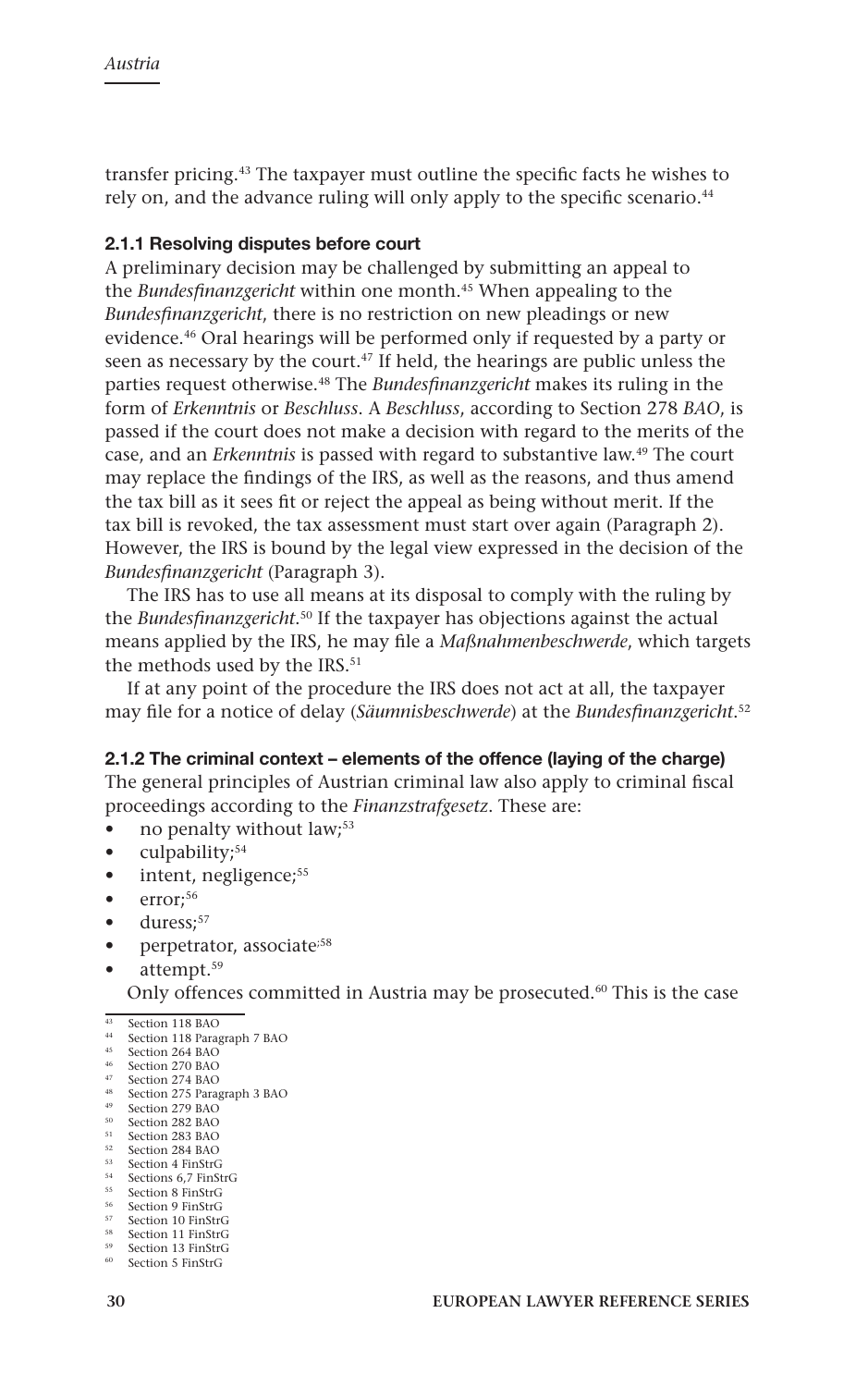where the perpetrator acted or should have acted in Austria.

The main offences include: (intentional) tax fraud, $61$  negligent tax fraud<sup>62</sup> and fiscal misdemeanour.<sup>63</sup> Intentional tax fraud is committed by an intentional breach of the duty to notify, disclose and give truthful information. The same applies for sales tax matters, or includes when tax deductions are claimed but the deduction is used for a different purpose. If committed negligently, this may be prosecuted according to Section 34 *FinStrG*. A fiscal misdemeanour is committed when taxes that the taxpayer calculates himself are not paid in time, or if he obtains tax credit which he has no right to (the latter mainly applies to sales taxes).

#### **2.1.3 Early resolution (plea bargain)**

Austria does not have a system where plea bargains are allowed but an 'absolute suspension of sentence' doctrine exists. If there is evidence of an offence, discovered in the course of an investigation, the authorities may increase the taxes determined by the investigation by 10 per cent.<sup>64</sup> The amount may not exceed  $€10,000$  per year and  $€33,000$  in total. The taxpayer must accept this within 14 days and waive his right to an appeal. This course of action is not available if criminal investigations are ongoing, self-disclosure has occurred, or if the taxpayer has to be sentenced to avoid future violations.<sup>65</sup>

Plea bargains during a trial are opposed due to the truth discovering purpose of Austrian criminal proceedings.<sup>66</sup> However, the judge may, in the course of determining the trial schedule with the parties, advise the taxpayer to confess and guarantee a lower sentence.<sup>67</sup> This is not considered a plea bargain.

## **3. THE TRIAL PROCESS: FrOM COMMENCEMENT TO JUDGMENT**

#### **3.1 The role of the trier of fact (judge)**

The *Bundesfinanzgericht* passes its decisions either through a sole judge or through a *Senat* (Section 12 Federal Fiscal Court Organizational Code, *Bundesfinanzgerichtsgesetz*, abbreviated as *BFGG*). The *Senat* is composed of two professional and two lay judges. A party may object to a judge by claiming he or she is not impartial.68 He may also object by claiming that disclosure to a lay judge would disclose trade secrets to the competition.<sup>69</sup> Lay judges do not only conduct proceedings, but they are also responsible as the trier of fact.

## **3.1.1 Commencing proceedings in the common law and/or civil court systems**

Proceedings at the *Bundesfinanzgericht* are commenced by the taxpayer,

 $\frac{61}{62}$  Section 33 FinStrG

Section 34 FinStrG

<sup>63</sup> Section 49 FinStrG <sup>64</sup> Section 30a FinStrG

Section 30a Para 6 FinStrG

<sup>66</sup> VwGH, 29.04.2010, 2009/15/0030

<sup>67</sup> OGH, 04.03.2010, 13 Os 1/10m

Section 268 Paragraph 1 BAO

<sup>69</sup> Section 268 Paragraph 2 BAO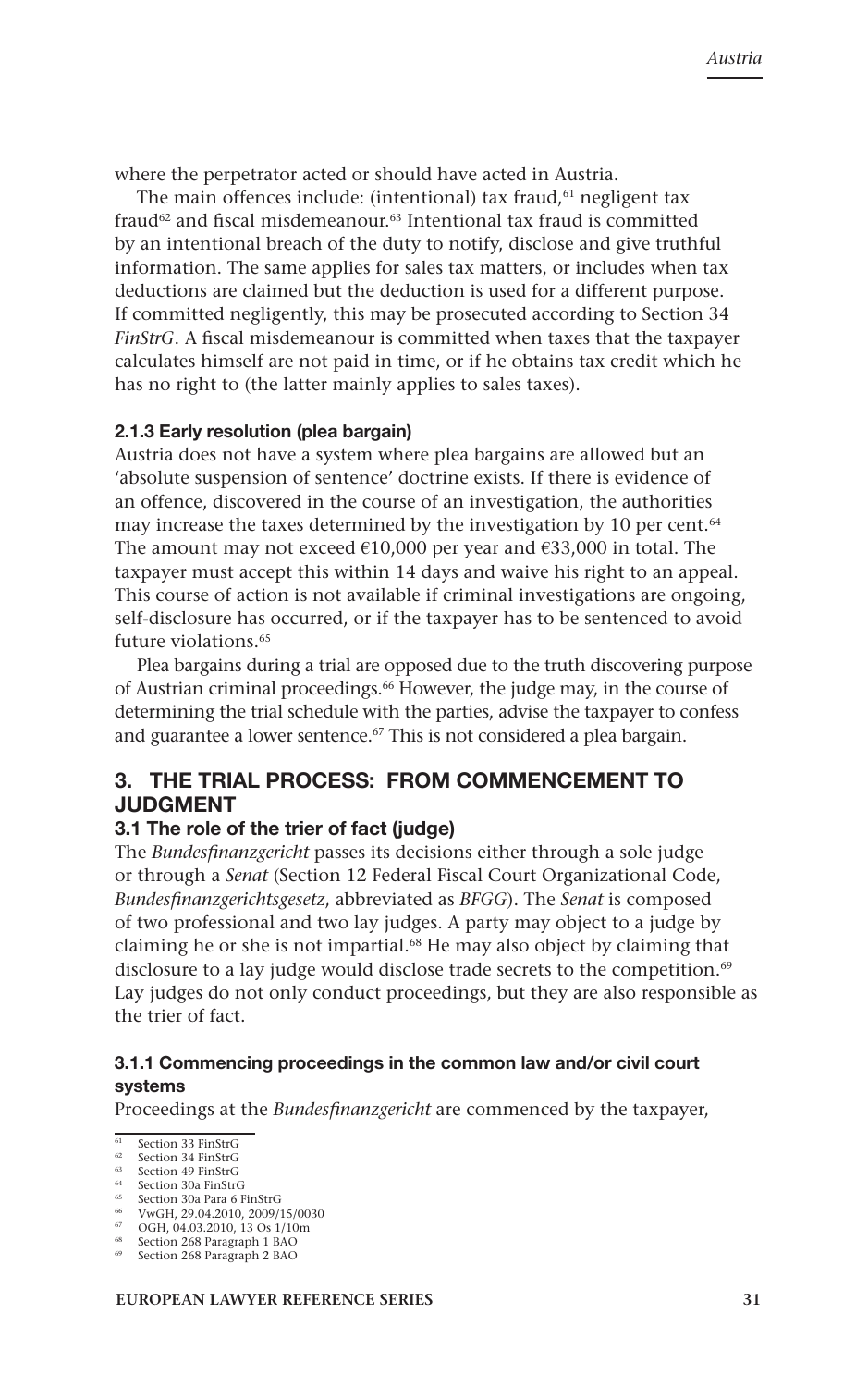who has one month to file an appeal with a *Bescheidbeschwerde*. 70 This has to be done in writing<sup>71</sup> but no reasons for the appeal need to be provided.<sup>72</sup> According to Section 265 *BAO* the appeal may also be filed by the IRS. The *Bescheidbeschwerde* does not suspend the original tax bill unless requested by the taxpayer.73 Suspension must be granted unless the appeal is without merit<sup>74</sup>

## **3.1.2 The Government response**

If the IRS files an appeal, it must include a filing report (*Vorlagebericht*), detailing the facts, naming the evidence, and the agency's reasoning.75 The IRS has to inform the parties when the filing took place, send a copy of the filing report,<sup>76</sup> and send an index of the entire file to the parties.<sup>77</sup> It also has to concurrently submit the entire file with the index to the *Bundesfinanzgericht*.

### **3.1.3 The burden of proof**

In procedures related to administrative appeals, it is up to the parties to provide evidence favourable to their case. Only in cases where the *Bundesfinanzgericht* has doubts justified by objective concerns, can the court investigate the truth independently. This is based on the principle that all taxpayers must receive the same treatment.78 The court is not restricted to looking at issues raised in the appeal, but can look at the tax bill from all possible angles.79 To determine the facts, the court may conduct a preliminary investigation by a revenue office,<sup>80</sup> and may conduct a pre-trial hearing with the parties.<sup>81</sup> The taxpayer may also submit new evidence and new pleadings until the conclusion of the final hearing.<sup>82</sup>

#### **(i) Common law and/or Civil Code**

The burden of proof is the same as in the preceding administrative procedure. The court has a duty to discover the facts and the taxpayer has a duty to cooperate. If this leads to facts that would justify a duty to pay taxes, these facts have to be proven by the IRS.<sup>83</sup> The taxpayer in turn has to provide proof for all facts, benefits, reductions, etc. that would decrease or nullify his tax liability<sup>84</sup> or reverse a legal presumption.<sup>85</sup>

## **(ii) Criminal cases**

Fiscal criminal authorities have to determine the facts *ex officio*, and criminal

<sup>70</sup> Section 264 BAO

<sup>&</sup>lt;sup>71</sup> compare section 85 BAO<br><sup>72</sup> VwGH, 28.11.1995, 93/16/0030

<sup>73</sup> Section 212a BAO

<sup>&</sup>lt;sup>74</sup> Section 212 a BAO<br><sup>75</sup> Section 265 Paragraph 3 BAO

<sup>&</sup>lt;sup>76</sup> Section 265 Paragraph 4 BAO<br><sup>77</sup> Section 266 Paragraph 1 BAO

<sup>78</sup> UFS, 08.09.2008 RV/1854-W/08, UFSjournal 2008, 19

<sup>79</sup> VwGH,04.03.2987, 85/13/0195

<sup>80</sup> Section 269 Paragraph 2 BAO

<sup>81</sup> Section 269 Paragraph 3 BAO <sup>82</sup> compare VwGH, 21.5.1992, 88/17/216

<sup>83</sup> VwGH,04.09.1986, 86/16/0114

<sup>84</sup> VwGH, 28.02.1995, 95/14/0016

<sup>85</sup> VwGH, 29.09.1992, 89/17/0181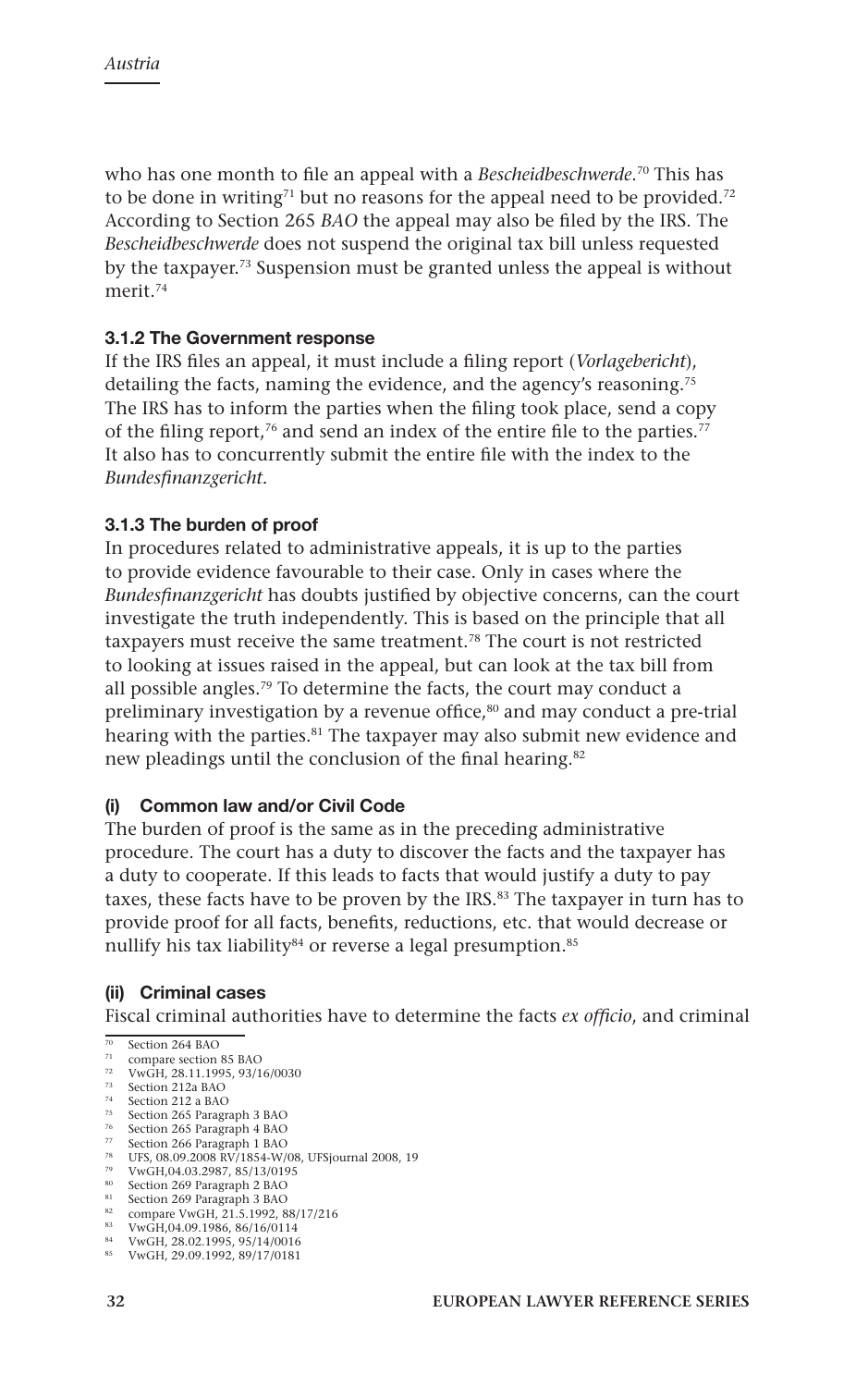investigations are not bound by any determinations of facts made by the IRS. When determining tax evasion, the presumption of innocence has to be applied and since the authorities have the burden of proof, doubts are in favour of the taxpayer.<sup>86</sup> The prosecution has to provide proof with regard to all elements of the offence,<sup>87</sup> and is prohibited from using illegally obtained evidence to the detriment of the taxpayer.<sup>88</sup>

#### **3.1.4 The trial timetable**

There is no timetable that guides the length of litigation; therefore, the duration of a given tax case depends on the complexity of the case.

### **3.2 The criminal process – how it begins**

If the IRS gains knowledge of an offence in the course of its duties, it must notify the competent authorities.89 However, it may refrain from notifying the authorities if the offence is minor and there is no danger of far-reaching consequences.90 In order to start an investigation, there needs to be sufficient grounds to suggest that an individual is potentially evading taxes. This conclusion may only be drawn on the basis of facts.<sup>91</sup> The criminal investigations must be filed, $92$  naming the relevant statutory provision. $93$ Moreover, the taxpayer must be given the opportunity to exculpate himself.<sup>94</sup> What follows next is the procedure described in the chart below:



 $\frac{86}{100}$  VwGH, 28.06.2012, 2009/16/0076; VwGH, 04.03.1999, 98/16/0389

- <sup>87</sup> VwGH, 17.10.2012, 2009/16/0190
- 88 Section 98 Paragraph 4 FinStrG

- Section 25 Paragraph 2 FinStrG
- <sup>91</sup> VwGH, 17.09.1992, 91/16/0099
- Section 83 FinStrG
- Section 117 FinStrG
- Section 116 FinStrG

Section 80 FinStrG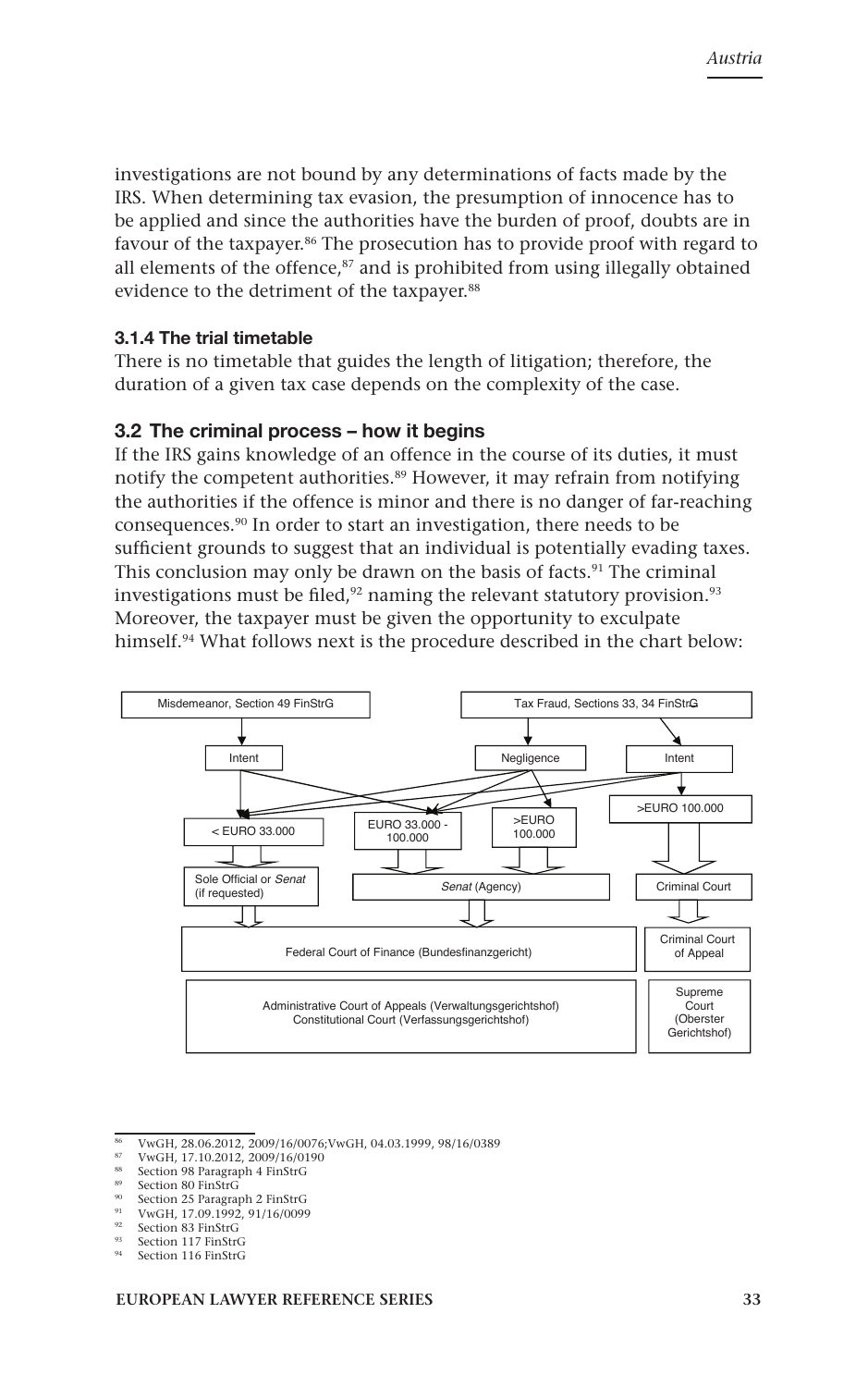# **4. DoCUMENTARY EVIDENCE**

## **4.1 Pre-trial exchange of documentary evidence**

As already mentioned, the taxpayer has a duty to cooperate. For instance, in cases where he has a number of cross-border transactions, he must be able to document his business relations if authorities request him to do so.95 The duty of disclosure, truthfulness, and notification<sup>96</sup> is not restricted by the general prohibition against self-incrimination, if the illegal activities do not constitute an offence.97 The parties have the right to access the fiscal files,<sup>98</sup> which includes the right to make copies.<sup>99</sup> The right of access does not include internal memos or documents incriminating third parties.

## **4.1.1 Examinations for discovery before trial**

Austria does not have a formal discovery process. As stated, the taxpayer has the right to access the files,<sup>100</sup> and may, in preparation of the ensuing proceedings, request to submit new evidence and new pleadings.101 The IRS may request the taxpayer to submit further documents and name additional witnesses<sup>102</sup>

## **4.1.2 Special rules: special considerations**

As previously pointed out, the IRS has to make inquiries *ex officio* (lawfulness of the administration etc.) and the taxpayer has a duty to cooperate.

## **4.2 Criminal context: disclosure**

Austrian criminal procedure does not have a discovery process. In criminal procedures, all evidence is equal and unrestricted, and the court is free in weighing the evidence.<sup>103</sup> The court also has to give the parties access to files and the opportunity to make copies if needed.<sup>104</sup> If access is denied, this may only be challenged with the final decision.<sup>105</sup> The authorities have extensive powers under Section 99 *FinStrG*, for example, the right to call witnesses and third parties. Except in unusual circumstances, the taxpayer has the right to be present when evidence is gathered.106 In a criminal procedure, the taxpayer does not have the duty to disclose and tell the truth. The taxpayer is protected from answering questions and is protected from selfincrimination.107

## **4.2.1 Special considerations**

In cases where the criminal proceedings are based on a prior administrative proceeding, the protection against self-incrimination of Section 84 *FinStrG*  will have very little effect.

<sup>98</sup> Section 90 BAO<br><sup>99</sup> VwGH, 12.01.1971, 386/70

<sup>&</sup>lt;sup>95</sup> VwGH, 01.06.2006, 2004/15/0066

<sup>&</sup>lt;sup>96</sup> Section 119 BAO

<sup>97</sup> OGH, 29.08.2000, 14 Os 33/00

 $100$  Section 90 BAO

<sup>&</sup>lt;sup>101</sup> Section 280 BAO

<sup>&</sup>lt;sup>102</sup> Section 119 BAO

<sup>&</sup>lt;sup>103</sup> Section 98 FinStrG

<sup>104</sup> Section 79 FinStrG

<sup>105</sup> VwGH, 19.03.2003, 2000/16/0064

<sup>106</sup> Section 78 FinStrG

<sup>107</sup> Section 84 FinStrG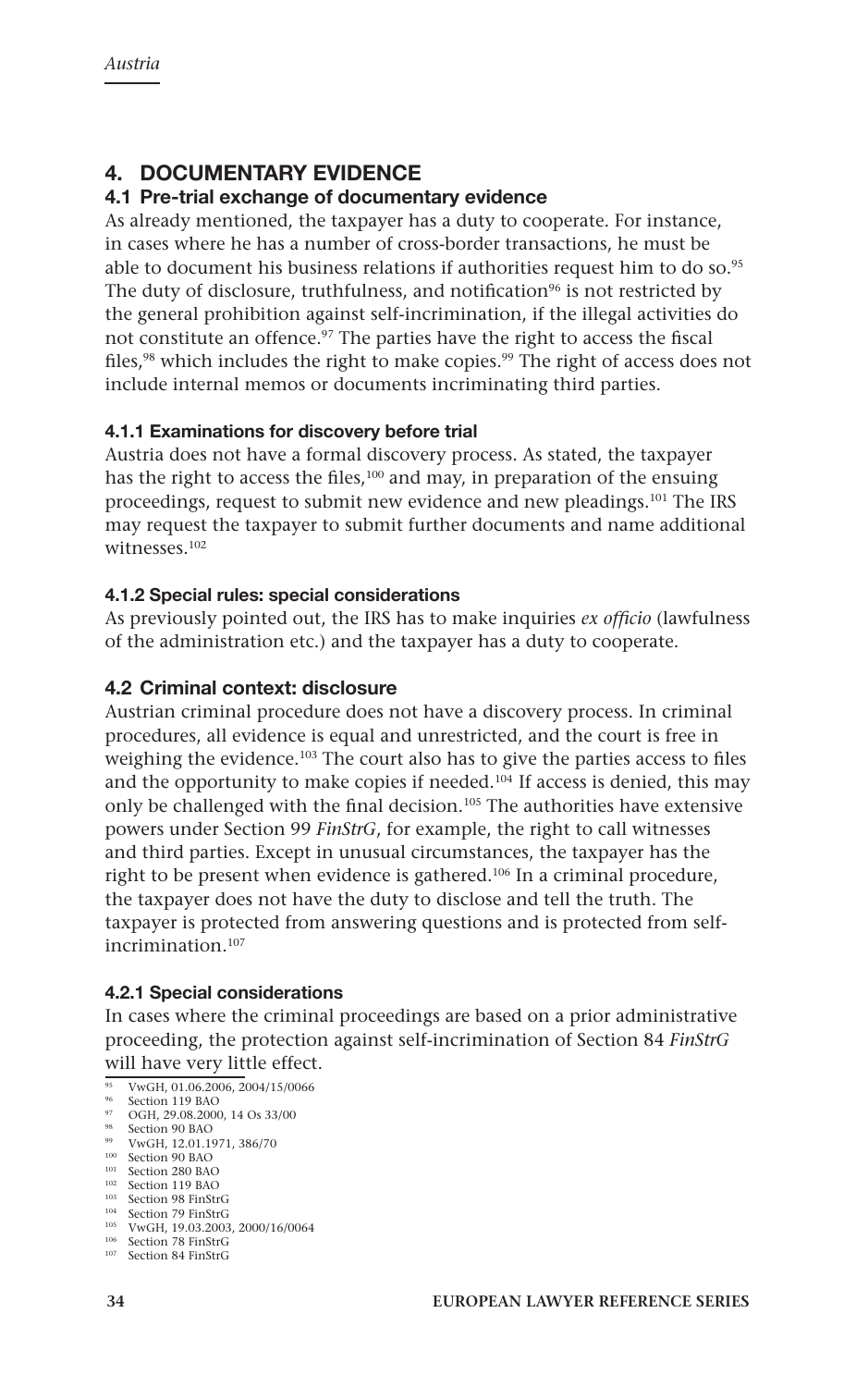# **5. WITNESS EVIDENCE**

# **5.1 Common law and/or Civil Code: trial considerations**

In tax litigation there is no right to a lineup or to cross-examine a witness.<sup>108</sup> The judge may base his ruling only on evidence which he has gathered himself, and also does not have to hear new witnesses.109 The *Bundesfinanzgericht* may therefore base its ruling on evidence solely gathered by the IRS.

## **5.1.1 Witness preparation**

A witness should be prepared by counsel before the trial begins. Counsel can ensure that the witness knows the facts of the case and, if necessary, can produce the required documentation. If a witness can support a taxpayer's legal point of view, counsel may request his testimony. It is the taxpayer's duty to make former business partners and other witnesses living abroad to appear in court.<sup>110</sup>

## **5.2 Criminal context – hearsay evidence**

Austrian criminal law has no prohibition against hearsay evidence.111 Courts will give such hearsay evidence the respective significance, as it is treated very cautiously, and only used if no other evidence is available.<sup>112</sup>

# **6. EXPERT EVIDENCE**

## **6.1 Common law and/or Civil Code – the expert report**

Apart from the cases where administrative regulation requires the consultation of an expert, the court has to request an expert's analysis or report if the court cannot discover the truth using its own expertise.113 The court may appoint anyone who is registered or who practices the required science, art, business, or has a licence to do so.<sup>114</sup> The parties may not claim an error of procedure if the court has the experience or expertise to determine the facts without an expert.<sup>115</sup>

## **6.1.1 Expert evidence at trial**

The parties can challenge an expert's opinion with their own private expert opinion if it deals with the same methods conducted by the public expert.116 The determination of facts cannot be done by an expert, and is the responsibility of the administrative body or court.<sup>117</sup>

## **6.2 Criminal context – the expert**

When an expert is called in, the court has to appoint him or her to the required area of expertise.118 As in purely administrative or fiscal cases,

<sup>108</sup> VwGH, 31.03.2011, 2009/15/0199

<sup>109</sup> compare VwGH, 31.03.2011,2009/15/0199

<sup>110</sup> VwGH, 22.04.2009, 2004/15/0144

<sup>111</sup> prevailing case law: OGH, 11.02.1970, 12 Os 177/69; last OGH, 05.10.2004, 14 Os 107/04 <sup>112</sup> OGH, 14.02.2001, 7 Ob 301/00s

<sup>113</sup> Section 177 BAO

<sup>114</sup> VwGH, 21.02.2007, 2003/06/0083

<sup>115</sup> VwGH, 14.12.2011, 2010/17/0167

<sup>116</sup> VwGH, 05.11.2009, 2009/16/0169

<sup>117</sup> VwGH, 08.06.1994, 92/13/0155 <sup>118</sup> Section 109 FinStrG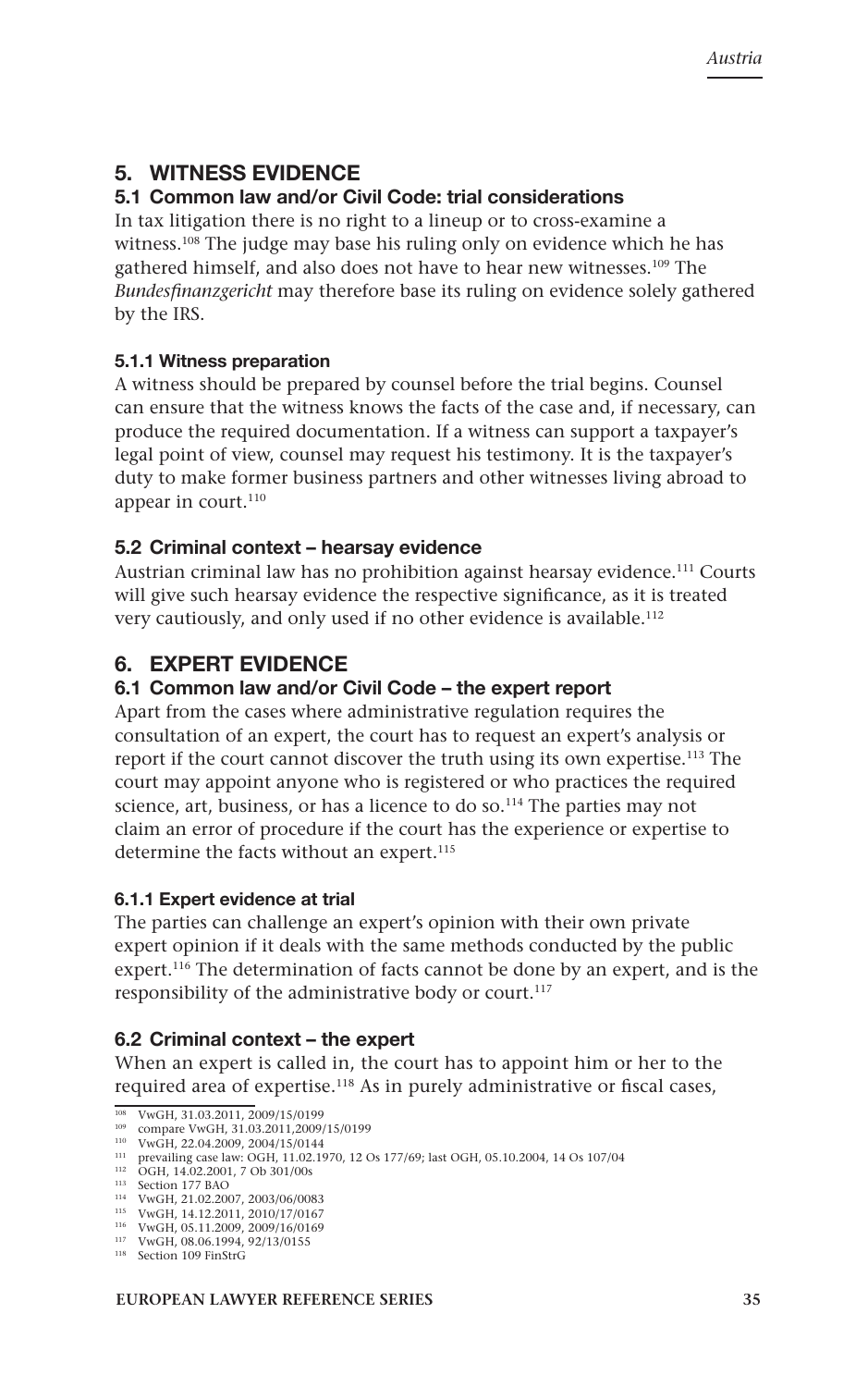an expert has to be appointed if the court does not have the experience or expertise to gather the evidence. In cases where the court does have enough expertise, the appointment of an expert is unnecessary.119

## **6.2.1 Special considerations**

The *ObersterGerichtshof* has recently confirmed that the use of private experts is contrary to the concept of fiscal criminal law. The selection of an expert is up to the court and the purpose of private experts is to inform the parties and their counsel. Hence, there is no statutory basis which would allow these 'private reports' to be included in the court files (section 258 Abs 1 of the Criminal Procedure Code, *Strafprozessordnung* (*StPO*)). If a private report is included in the file, the finding may be questionable.<sup>120</sup> Drawing factual conclusions is left to court appointed experts. Since procedural law only knows court appointed experts, private experts are considered to be mere witnesses<sup>121</sup>

# **7. ARGUMENT**

# **7.1 Common law and/or Civil Code: closing the case**

Austrian civil law does not know anything like the Anglo-American final or closing argument. The parties are free to summarise their case before the judge closes but there is no official requirement to do so.

# **7.2 Criminal context – closing the case**

In criminal proceedings the defendant always has the right of 'the last word' (section 130 FinStrG, section 255 StPO) where he can summarise the arguments for his case and even request the taking of new evidence.

# **8. THE DECISION**

# **8.1 Common law and/or Civil Code context**

The court's decision may grant the appeal, turn down the appeal, change the original tax bill or overturn the tax bill. The decision has to contain the reasons in order to make judicial review by the *Verwaltungsgerichtshof* and the *Verfassungsgerichtshof* possible. The decision may also contain a *reformatio in peius*. 122

# **8.2 Criminal context**

The necessary elements of the decision are regulated in Section 137 *FinStrG*. It is essential that it contains a verdict, reasons, and instructions on the right to appeal.

# **9. COSTS**

## **9.1 Common law and/or Civil Code**

The parties have to bear their own costs.123 If a proceeding is found to

<sup>119</sup> VwGH, 25.10.1995, 93/15/0119

<sup>&</sup>lt;sup>120</sup> Section 281 para 1 ciff 5a StPO<br><sup>121</sup> OGH, 17.02.2011, 13 Os 12/10d; OGH, 14.01.2004, 13 Os 170/03; OGH, 26.09.2001, 13 Os 34/01

<sup>122</sup> Section 279 Paragraph 1 BAO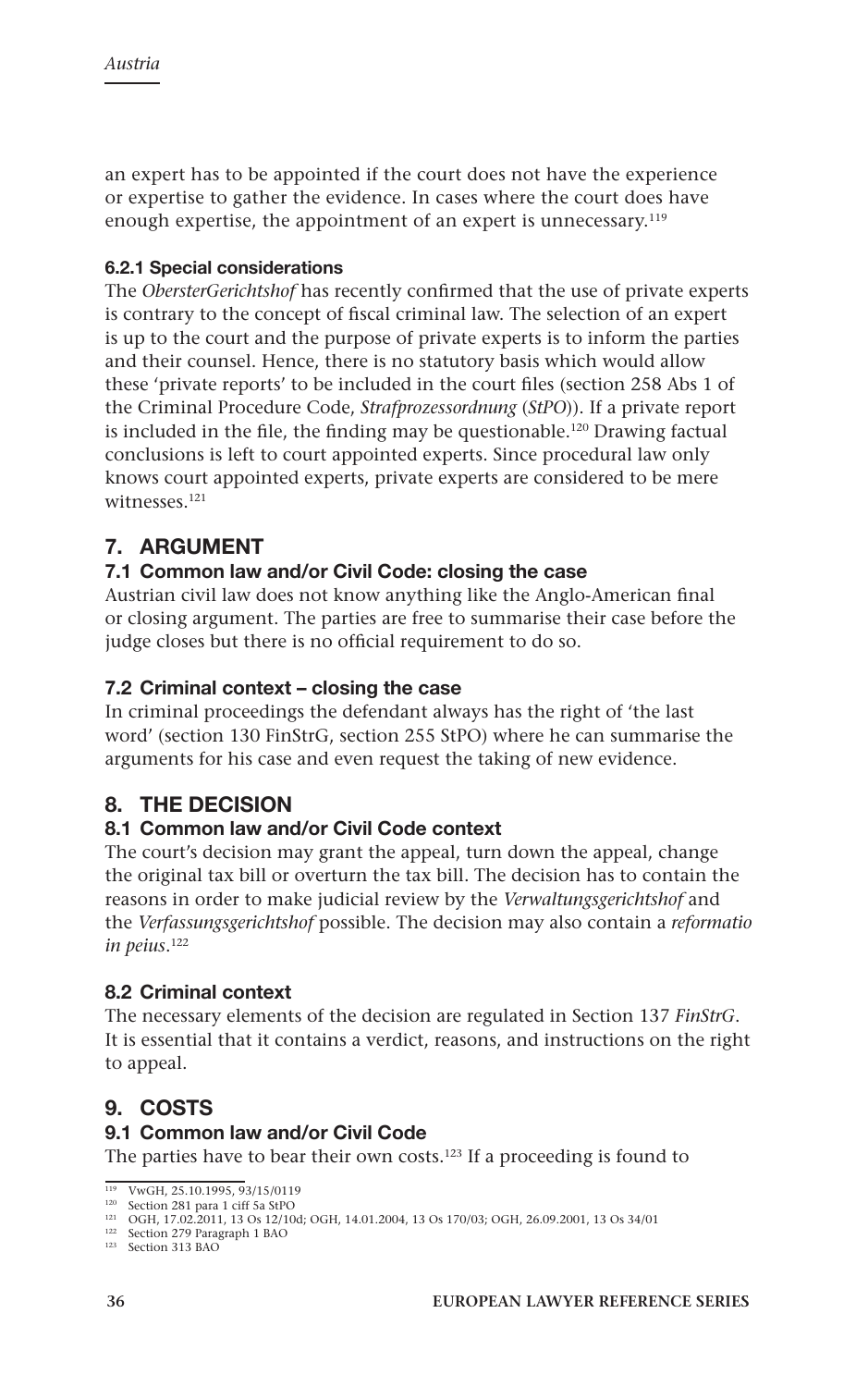be entirely without merit, there is a possibility to sue the governmental authority for damages.

#### **9.2 Criminal context**

The taxpayer has to bear part of the costs if found guilty.<sup>124</sup> It is composed of a lump sum of no more than  $\epsilon$ 500. The calculation is as follows: 10 per cent of the fine, and in the case of prison sentences,  $\epsilon$ 5 for each day of imprisonment. The costs incurred by the court for the taking of evidence, as well as the costs for seizures, custody, confinement etc are also included. No costs are due if there is no sentence, or if only a warning is issued.125 The parties have to pay costs for their attorneys unless counsel was appointed for them by the court.<sup>126</sup>

## **10. APPEALS**

### **10.1 Common law and/or Civil Code – the right to appeal**

The decision may finally be appealed to the *Verwaltungsgerichtshof*, if it requires the clarification of a point of law, in particular, if the tax bill follows a different reasoning than prevailing case law, if there is no case law, or if case law is contradictory.127 In its decision, the *Bundesfinanzgericht* must make a pronouncement as to whether the case may be appealed, and if not, the appeal has to show that the *Bundesfinanzgericht* was wrong in not allowing the appeal. The IRS may also file for an appeal.<sup>128</sup>

#### **10.1.1 Basic procedure to appeal**

The appeal to the *Verwaltungsgerichtshof* has to name the tax bill in question, the competent tax office responsible for the tax bill, the facts and the legal provisions which the appellant assumes to have been violated, the request for legal remedy, and facts supporting a finding that the appeal is not time barred (section 28 of the Administrative Court of Appeals Procedure Code, *Verwaltungsgerichtshofgesetz*, abbreviated as *VwGG*).

The period of time for an appeal to the *Verwaltungsgerichtshof* is six weeks.<sup>129</sup> Decisions where the fine is no more than  $\epsilon$ 750 and no prison sentence is involved may not be appealed.130 The *Verwaltungsgerichtshof* only reviews cases that dispute points of law, and not findings of fact determined by *Bundesfinanzgericht*. 131 There is a prohibition against the gathering of new facts and pleadings. The weighing of evidence is only reviewed with regard to soundness.<sup>132</sup>

In any case, be it criminal or administrative, if the taxpayer can make a claim that the court's decision has been passed in violation of his constitutional rights, he may appeal to the *Verfassungsgerichtshof*.

Even if a decision has become legally binding, the taxpayer and the IRS

<sup>&</sup>lt;sup>124</sup> Section 185 FinStrG

<sup>125</sup> Section 25 FinStrG

<sup>&</sup>lt;sup>126</sup> Section 77 FinStrG

<sup>127</sup> Article 133 Paragraph 4 B-VG 128 Section 292 BAO

<sup>129</sup> Section 26 VwGG

<sup>130</sup> Section 25 Paragraph 4 VwGG <sup>131</sup> Section 41 Paragraph 1 VwGG

<sup>132</sup> VwGH, 20.12.2012, 2009/15/0146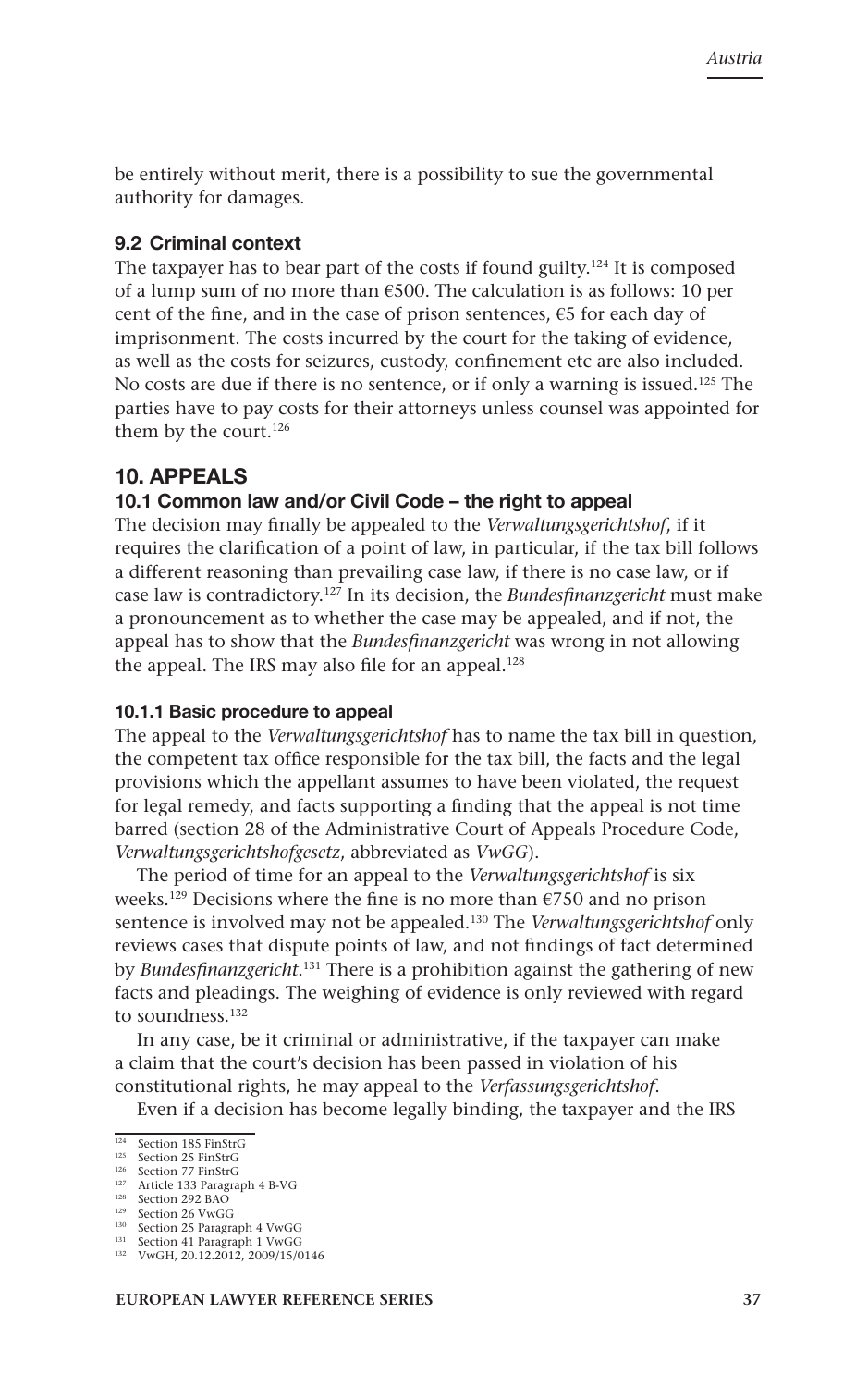may request for the case to be reopened.133 There are a few situations where this would arise:

- the tax bill was obtained by a criminal act, (eg, fraud); or
- new facts or evidence have been discovered after the end of the proceedings; or
- the tax bill depended on the answering of preliminary questions<sup>134</sup> which where decided differently afterwards by a court or an administrative body;

and as a result of any one of the above, the court would grant a different finding. The reopening procedure is not intended for the revision of wrong legal reasoning in the original case.135 The party requesting a reopening of the case has the burden of proving that the conditions are fulfilled.<sup>136</sup>

## **10.2 Criminal context – the right to appeal**

As shown above, according to Criminal Fiscal Procedural law, the taxpayer has the possibility of an appeal on legal grounds to the *Verwaltungsgerichtshof*  or an appeal and a nullity appeal to the *ObersterGerichtshof*. The IRS may also appeal to the *Verwaltungsgerichtshof*. 137 The office of the district attorney may also file a nullity appeal.<sup>138</sup>

The reasons for reopening a case are basically those shown for administrative procedures.139 If the inculpating effect of disclosure pursuant to Section 29 *FinStrG* is nullified, then a case may be reopened.<sup>140</sup>

## **10.2.1 Basic procedure to appeal**

Austrian fiscal criminal procedure is divided into a system with the IRS and the administrative courts on one hand, and the criminal courts on the other (view the chart under section 3 above). A misdemeanour, negligent, or intentional offence involving less than  $£100,000$ , is prosecuted by the IRS. In these cases, a final appeal might be filed to the *Verwaltungsgerichtshof*. For all other intentional offences involving more than  $€100,000$ , a final appeal might be filed to the *ObersterGerichtshof*.

# **11. HOT AREAS OF INTEREST**

## **11.1 Common law and/or Civil Code**

#### **11.1.1 Transfer pricing**

The delivery of goods and services within the internal network of a company is regularly reviewed by the IRS as to whether prices charged are those which would be charged to third parties (arms-length-principle).<sup>141</sup> Based on the OECD transfer pricing principles, the Federal Ministry for Finance passed the Transfer Pricing Directive 2010. This is only intended as an interpretation guideline and not the basis for further rights. However, the OECD

<sup>133</sup> Sections 303ff. BAO

<sup>134</sup> Section 116 BAO

<sup>135</sup> VwGH, 21.12.2012, 2009/17/0199

<sup>136</sup> VwGH, 23.09.2010, 2010/15/0144

<sup>137</sup> Section 169 FinStrG <sup>138</sup> Section 282 FinStrG

<sup>139</sup> Section 165 FinStrG

<sup>140</sup> Section 165 Paragraph 1 ciff e) FinStrG

<sup>141</sup> Section 6 Paragraph 6 EStG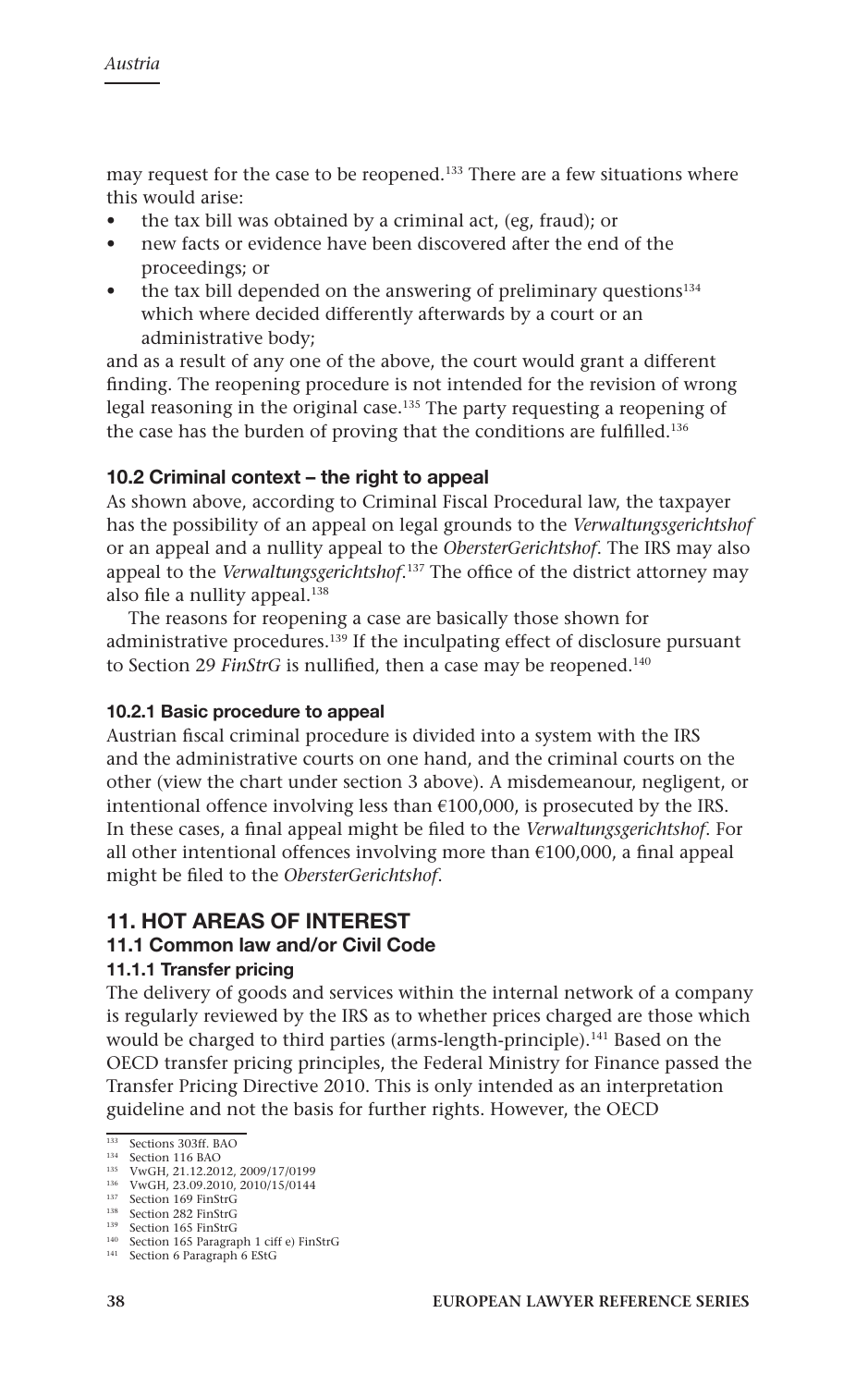recommendations gain legal relevance as an interpretive aid when dealing with double taxation agreements.<sup>142</sup> The taxpayer is entitled to start a mutual agreement procedure in his country of residence if he is of the opinion that one or both parties to a double taxation treaty set laws violating the treaty.143 The request may be filed the moment the taxpayer becomes aware that the IRS is considering a profit adjustment. The taxpayer may also start arbitration under the Convention on the Elimination of Double Taxation in Connection with the Adjustment of Profits of Associated Enterprises.144

#### **11.1.2 GAAR (General Anti-Avoidance Rules)**

The main provisions against tax avoidance in Austria are contained in Sections 21ff *BAO*. Fictitious transactions are irrelevant for tax liability ('substance over form'). Concurring with the European Court of Justice, the *Verwaltungsgerichtshof*145 assumes an abuse of form under Section 22 *BAO* in cases where the financial motives for the transaction are unusual or inappropriate, and may only be explained by the avoidance of taxes. However, if there is evidence that the transaction was taken for other purposes than to avoid tax, the transaction may not be considered as a misuse of form.146 According to Section 23 *BAO*, fictitious deeds or transactions are legal actions that are not seriously intended and are only completed for superficial reasons, but have a different legal content.<sup>147</sup> Contracts between family members are regularly screened by the IRS as to whether they are fictitious<sup>148</sup> (with special consideration of the 'arms-length-principle')<sup>149</sup>; as well as contractual agreements between shareholders<sup>150</sup> and between directors and their company.151 Hidden dividends are also screened by the IRS.152 The main feature of a hidden payment of dividends is that payment is not an obvious distribution of profits, but has its origin in the corporation. Again, the arms-length-principle is applied.153 Whether the agreement would have been concluded between independent third parties is a question of fact determined on the evidence.154 However, a fictitious agreement has full legal effect under civil law even if its intent was to evade taxes.<sup>155</sup>

#### **11.1.3 Director's liability**

A corporation's individuals are responsible for the payment of taxes. They may not claim that third parties actually controlled the legal entity when trying to justify their own negligence.156 A director who is not responsible for the payment of taxes, according to the by-laws of the legal entity, will

<sup>142</sup> VwGH, 24.11.1999, 94/13/0233

<sup>143</sup> Article 25 of the OECD Model Convention regarding double taxation

<sup>144</sup> 90/436/EEC

<sup>145</sup> VwGH, 20.05.2010, 2006/15/0005

<sup>146</sup> VwGH, 18.10.2012, 2010/15/0010

<sup>147</sup> VwGH, 23.01.2013, 2009/15/0017 <sup>148</sup> VwGH, 22.11.2012, 2008/15/0265

<sup>149</sup> VwGH, 31.07.2012, 2008/13/0193

<sup>150</sup> VwGH, 05.09.2012, 2010/15/001

<sup>151</sup> VwGH 26.04.2012, 2008/15/0315

<sup>152</sup> VwGH, 05.09.2012, 2010/15/0018; VwGH, 26.04.2012, 2008/15/0315; VwGH, 29.03.2012, 2008/15/0170

<sup>153</sup> VwGH, 24.02.2011, 2008/15/0185

<sup>154</sup> VwGH, 20.10.2004, 2000/14/0114

<sup>155</sup> OGH, 16.12.2008, 8 Ob 148/08k

<sup>156</sup> VwGH, 24.01.2013, 2012/16/0100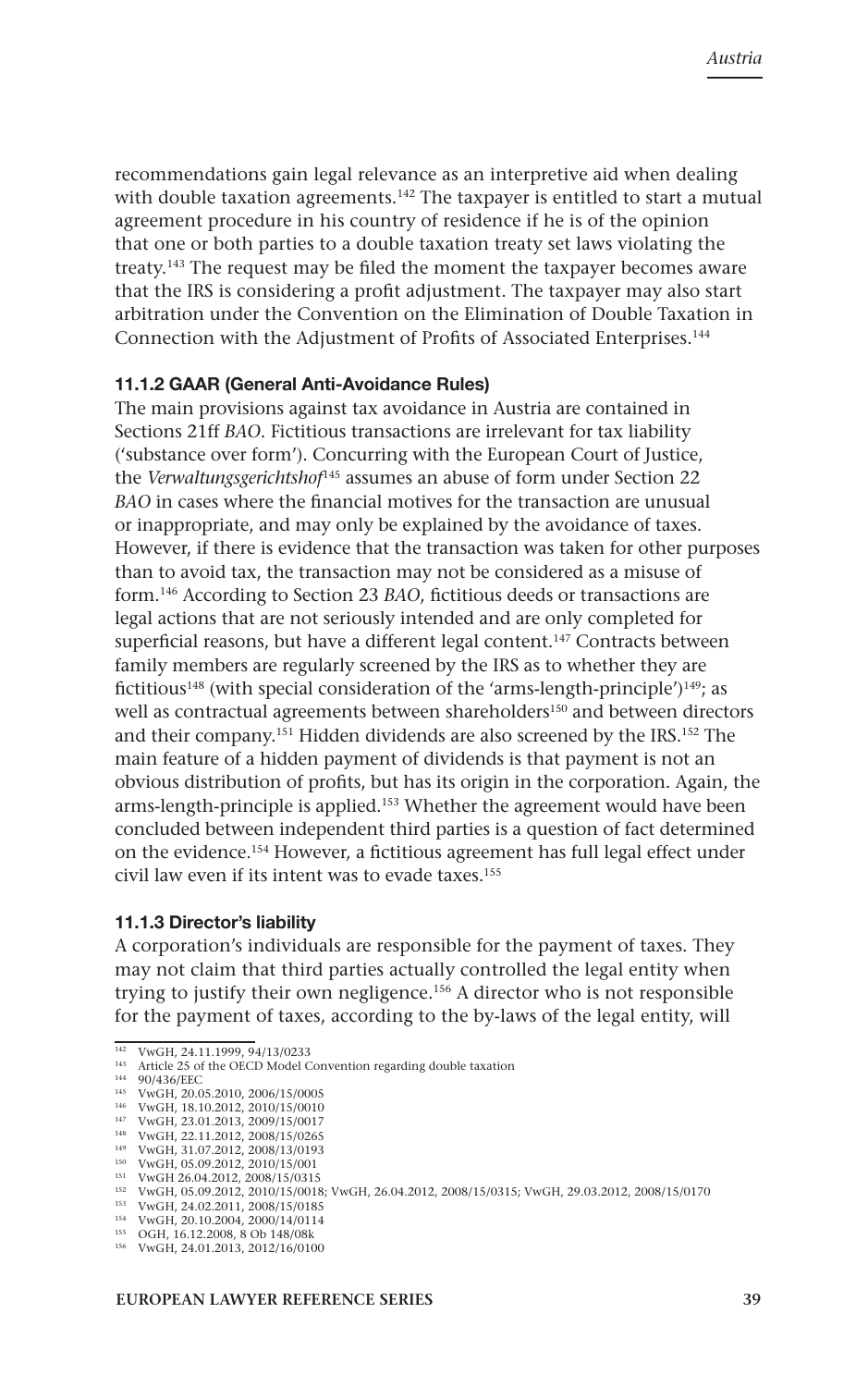usually not be charged. However, if he violates his duty of care by not acting in cases of irregularities, he shall be liable, unless there are good reasons for his inability to supervise the other directors. The duty to supervise a co-director only arises if there are indications that place doubt on the care used by the co-director.<sup>157</sup> If appointed or hired, a director has to make sure that he knows whether the company has paid its taxes. If the company is in default with tax payments, it is a director's duty to ensure that the company complies with its legal duties.158

#### **11.1.4 Trust cases**

Trusts are not considered to be fictitious transactions.159 In corporate law, the trustee becomes the shareholder; however, for tax purposes, the settlor may be considered as being the shareholder.<sup>160</sup>

#### **11.1.5 Tax shelters**

There are no tax shelters in Austria. The territory of the Republic of Austria is a uniform tax area with no free trade zones or similar regions.

### **11.2 Criminal context**

#### **11.2.1 Tax evasion**

A company's tax liability may be altered insofar that it discovers internal tax violations. Income from criminal transactions is not *per se* tax exempt, but it must be looked at to determine whether it fulfils any of the criteria leading to taxable income.161 Tax evasion is committed if the company receives a permanent profit or a temporary profit.162 Money does not need to be permanently irrecoverable to the IRS to constitute tax evasion, as delinquent payments are enough to give rise to an offence of tax evasion.<sup>163</sup>

#### **11.2.2 Law office searches**

Section 89 Paragraph 4 of the *FinStrG* gives authorities certain search and seizure rights with regard to law offices. However, attorney-client privilege applies to documents, unless the attorney himself was involved in the offence.

#### **11.2.3 Sentencing**

Sentencing is done according to Section 21 of the *FinStrG*, where the sentence is premised on the most severe offence. The sentence is based on the perpetrators culpability<sup>164</sup> and subsequent payment of taxes is considered a mitigating circumstance.165 According to prevailing case law, sentencing is up to the court or discretion of the IRS, and is only subject to review if the court or the IRS have used its powers contrary to the spirit of the law.166

<sup>157</sup> VwGH, 28.6.2012,2009/16/0244; VwGH, 22.12.2011, 2009/16/0109

<sup>158</sup> VwGH, 09.11.2011, 2011/16/0079

<sup>159</sup> VwGH, 25.01.2006, 2002/13/0027 <sup>160</sup> VwGH, 23.11.2005, 2005/16/0040

<sup>161</sup> OGH, 29.08.2000, 14 Os 33/00

<sup>162</sup> VwGH, 03.05.2000, 98/13/0242 <sup>163</sup> OGH, 15.03.2000, 13 Os 172/99

<sup>164</sup> Section 23 FinstrG

<sup>165</sup> OGH, 21.09.1988 14 Os 82/88

<sup>166</sup> VwGH, 28.10.2009, 2008/15/0172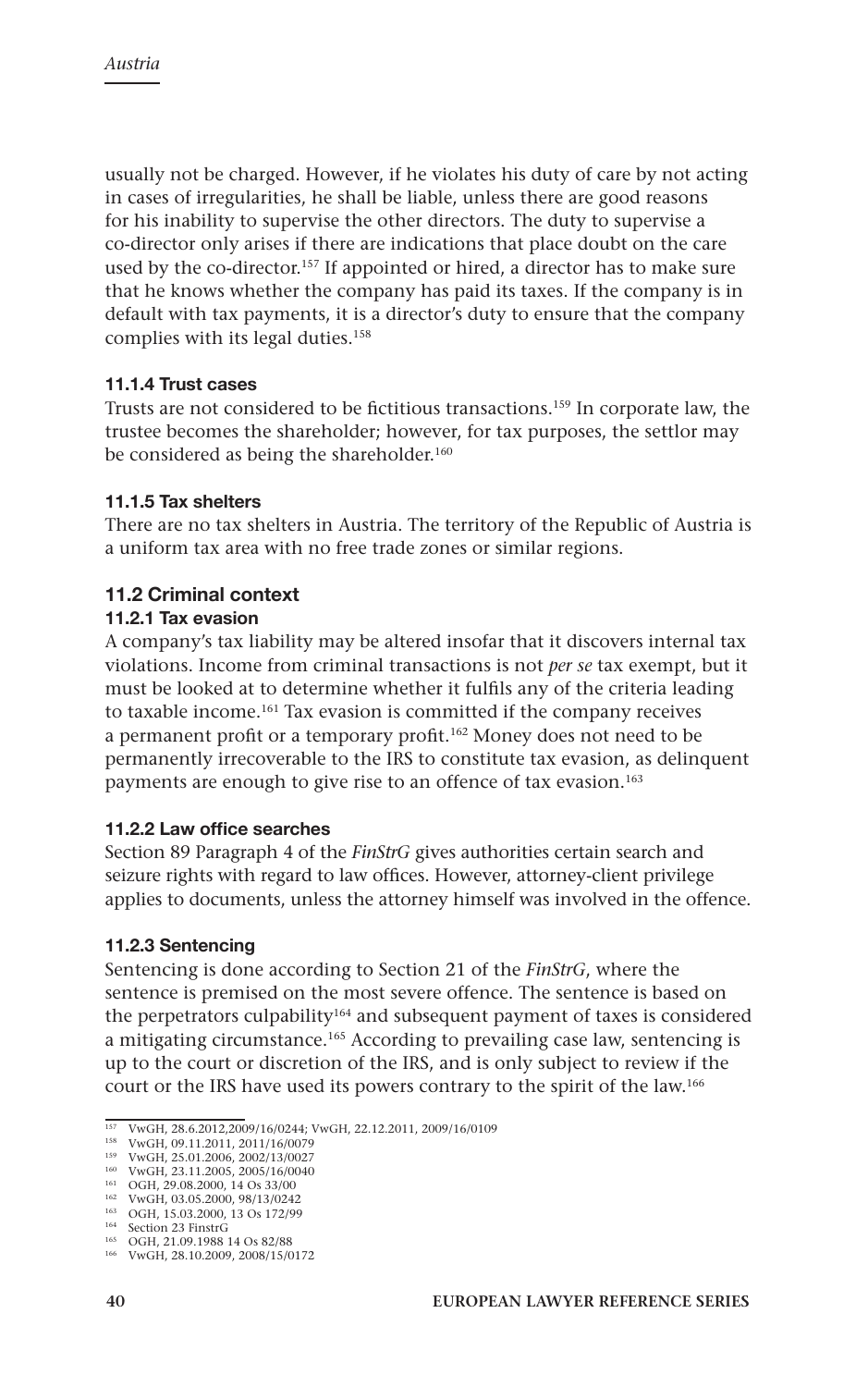### **Annex: List of countries with which Austria has double taxation treaties**

Albania, Algeria, Argentina, Armenia, Azerbaijan, Australia, Bahrain, Barbados, Belarus, Belgium, Belize, Bosnia Herzegovina, Brazil, Bulgaria, Canada, China, (former) CSSR, Croatia, Cuba, Cyprus, Czech Republic, Denmark, Egypt, Estonia, Finland, France, Georgia, Germany, Great Britain, Greece, Hong Kong, Hungary, India, Indonesia, Iran, Israel, Italy, Japan, Kazakhstan, Kuwait, Kyrgyzstan, Latvia, Liechtenstein, Lithuania, Luxembourg, Macedonia, Malaysia, Malta, Morocco, Mexico, Moldavia, Mongolia, Nepal, Netherlands, New Zealand, Norway, Pakistan, Philippines, Poland, Portugal, Qatar, Republic of Ireland, Romania, Russia, San Marino, Saudi Arabia, Serbia, Singapore, Slovakia, Slovenia, South Africa, South Korea, Spain, Sweden, Switzerland, Tadzhikistan, Thailand, Tunisia, Turkey, Turkmenistan, (former) USSR (Soviet Union), Ukraine, United Arab Emirates, United States of America, Uzbekistan, Venezuela, Vietnam.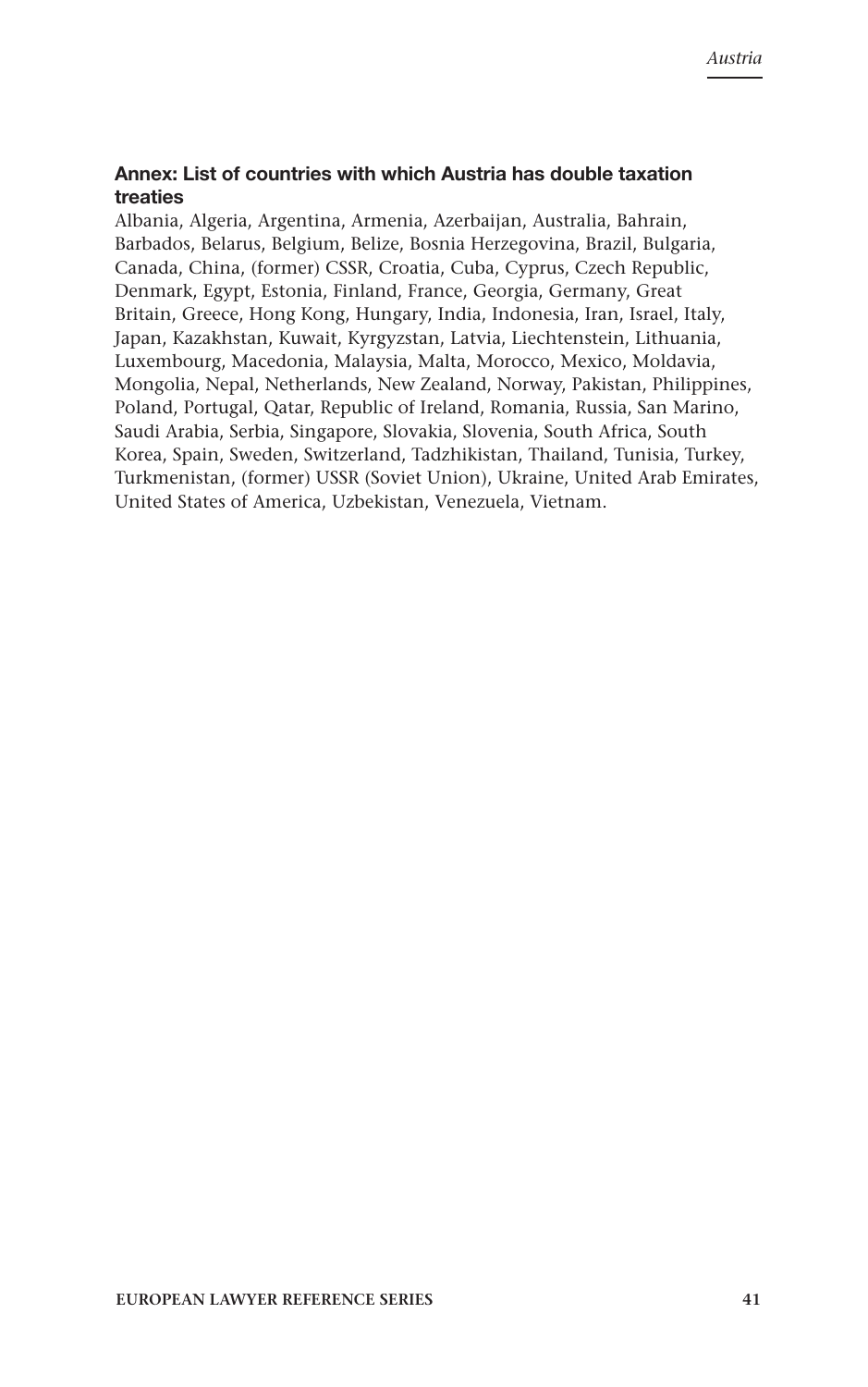## Praise for *Tax Litigation*

*This remarkable book provides timely assistance and authoritative guidance. The range of authors is impressive, enabling the reader to draw on the diverse observations and experiences of distinguished legal professionals in various jurisdictions across the world. It is an impressive collection of relevant materials. In today's rapidly changing world where individuals have become increasingly mobile, it is imperative that tax lawyers and litigators have access to authoritative and comprehensive discussions on tax issues and litigation in multiple jurisdictions.* Tax Litigation *clearly serves this purpose and is a must read for all those venturing into this highly fluid and often incomprehensible space.* Pierre M. Bocti, Vice President, Tax, Hewlett-Packard (Canada) Co.

*This volume – the collaborative work product of the globe's leading tax litigators – represents an astonishingly rich resource for anyone wanting to quickly master the similarities and differences in tax litigation around the world.* Benjamin Alarie, Associate Professor & Associate Dean First Year Program, Faculty of Law, University of Toronto

*This book is a tremendous resource for professionals who need to understand the essential elements of tax proceedings in various jurisdictions where they provide litigation support services. It contains clear and insightful guidance on the rules governing documentation and expert evidence that are fundamental to an expert's role.* Howard E. Johnson, MBA, FCPA, FCA, FCMA, CBV, CPA, CFA, ASA, CF, C.DIR, Managing Director, Veracap M&A International Inc.

*As a consequence of modern international business, nations have imposed upon the individual and corporation a confusing web of sometimes conflicting tax considerations and complex court processes. To successfully navigate these turbulent tax waters one finds* Tax Litigation *an essential resource.* Bert Krista, Founder of SoftMoc

*Well-founded practical advice and simply the best tax litigation resource based on hard-won experiences.* Les Trojniak, Senior Advisor, DundeeWealth, DWM Securities Inc.

*This comparative review of different national tax litigation processes is a fine addition to tax law scholarship. In particular, it helps lawyers and other readers understand how their own domestic tax rules compare with foreign regimes, which should ultimately provoke better practices for both taxpayers and governments.* Professor Arthur Cockfield, Queen's University Faculty of Law

I have to congratulate all participants contributing to this reference book Tax Litigation*. It is an essential textbook must have if your company is reaching out globally.*

John Dominelli, Founder, CEO, President, NRT Technology Corp.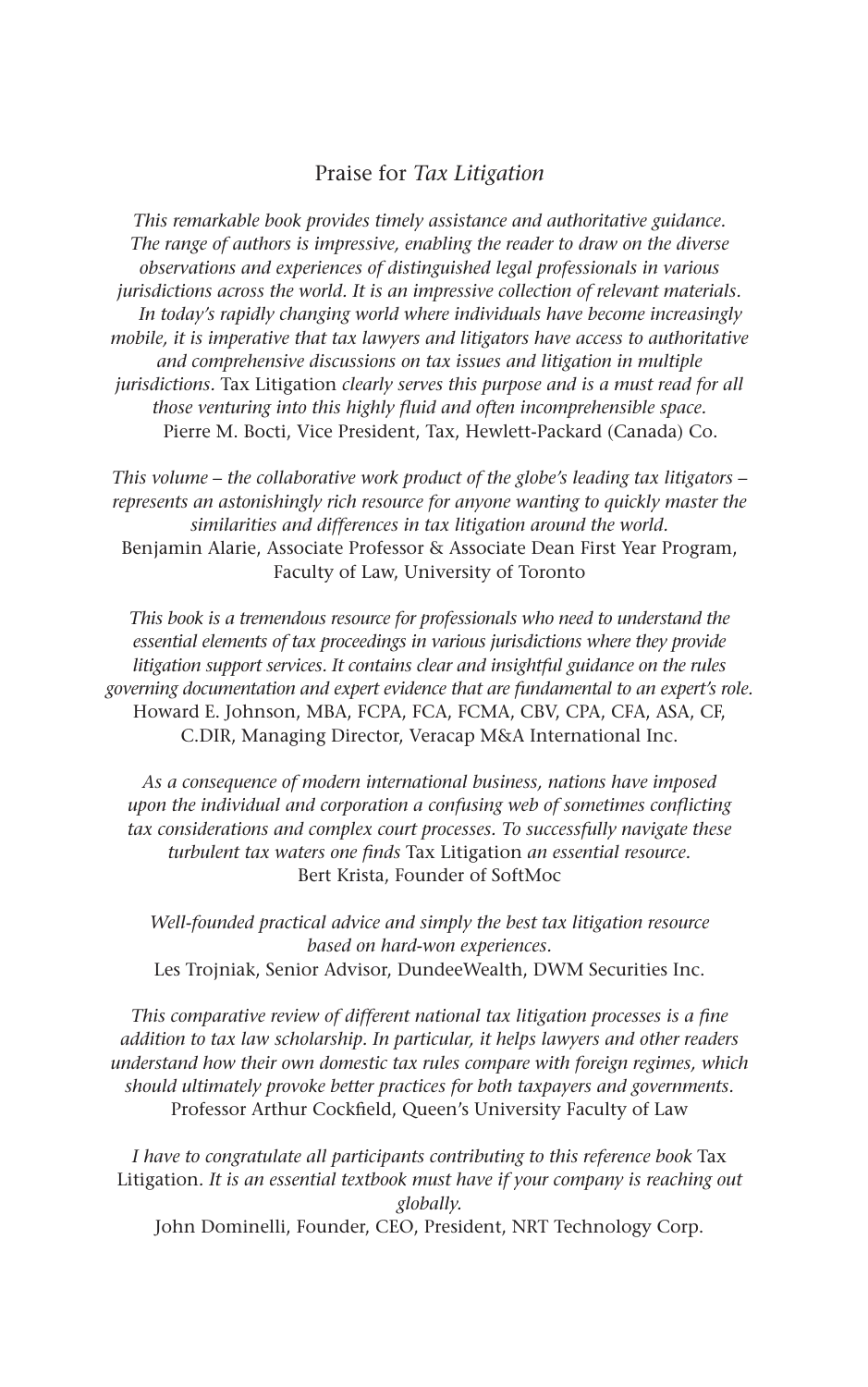*Until now, comparing the tax litigation processes of different jurisdictions has been time-consuming work. This book removes the barriers to those comparisons. It provides comprehensive, accessible information about the tax litigation structures and processes in countries around the world. It will undoubtedly become an essential resource for anyone working in this area.* Kim Brooks, Dean, Weldon Professor of Law, Schulich School of Law, Dalhousie University

*This timely compendium of tax litigation for 29 countries is a welcome addition to the libraries of those involved in tax litigation, in academia, or in international business. A common structural format has ensured the presentation of a wealth of information in concise, clear language. Of particular interest, the book offers an insight not only to the civil tax laws of these countries, but a window into how the enforcement agencies in those countries carry out their investigations, and the processes for early pre-trial resolution, trial and appeal. This is a 'must have' volume.* Morris Pistyner, Chief Federal Prosecutor, Ontario Regional Office, Public Prosecution Service of Canada

*This work is an essential asset for any tax advisor navigating tax controversy issues in multiple countries. The jurisdictional overviews are well organised, concisely written, and are immediately informative. This talented group of eminently experienced tax advisors allow the foreign lawyer to peer through a local 'skylight' to see how the complex machinery of tax justice in that jurisdiction operates. The value gained from this insight is bound to spill over into many aspects of the representation, to the ultimate advantage of the client.* David S. Kerzner, international tax lawyer, Toronto & New York

*The increasing complexity of tax laws and regulations, as well as the continuing globalisation of business and investment, makes it both difficult and critical for tax attorneys and other advisors to efficiently develop an understanding of tax laws and regulations in a cross-border setting. This is also true with respect to tax litigation because legal systems and procedures differ widely across countries as well. In this context, the authors of* Tax Litigation *provide an excellent, clear, concise and well-referenced presentation of the country-specific tax law, regulations, and procedure related to tax litigation that would be relevant to almost any international tax attorney or advisor. My view is that* Tax Litigation *will essentially become a required reference text for any international tax professional.*  Malcolm McLelland, Equilibrio Capital, Brazil

*This book is an important resource not only for those who practise in the area of tax litigation but also for tax planners in the areas of corporate and income taxation. Increased globalisation, coupled with increased scrutiny by tax authorities worldwide, presents a real challenge to all tax practitioners. This book provides valuable insight into tax dispute resolution trends and methodology and permits tax planners to remain abreast of trends in tax litigation in order to understand the challenges to legitimate tax planning worldwide.* Sabina Mexis, LL.B., Director, Tax and Estate Planning, Zeifmans LLP,

Chartered Accountants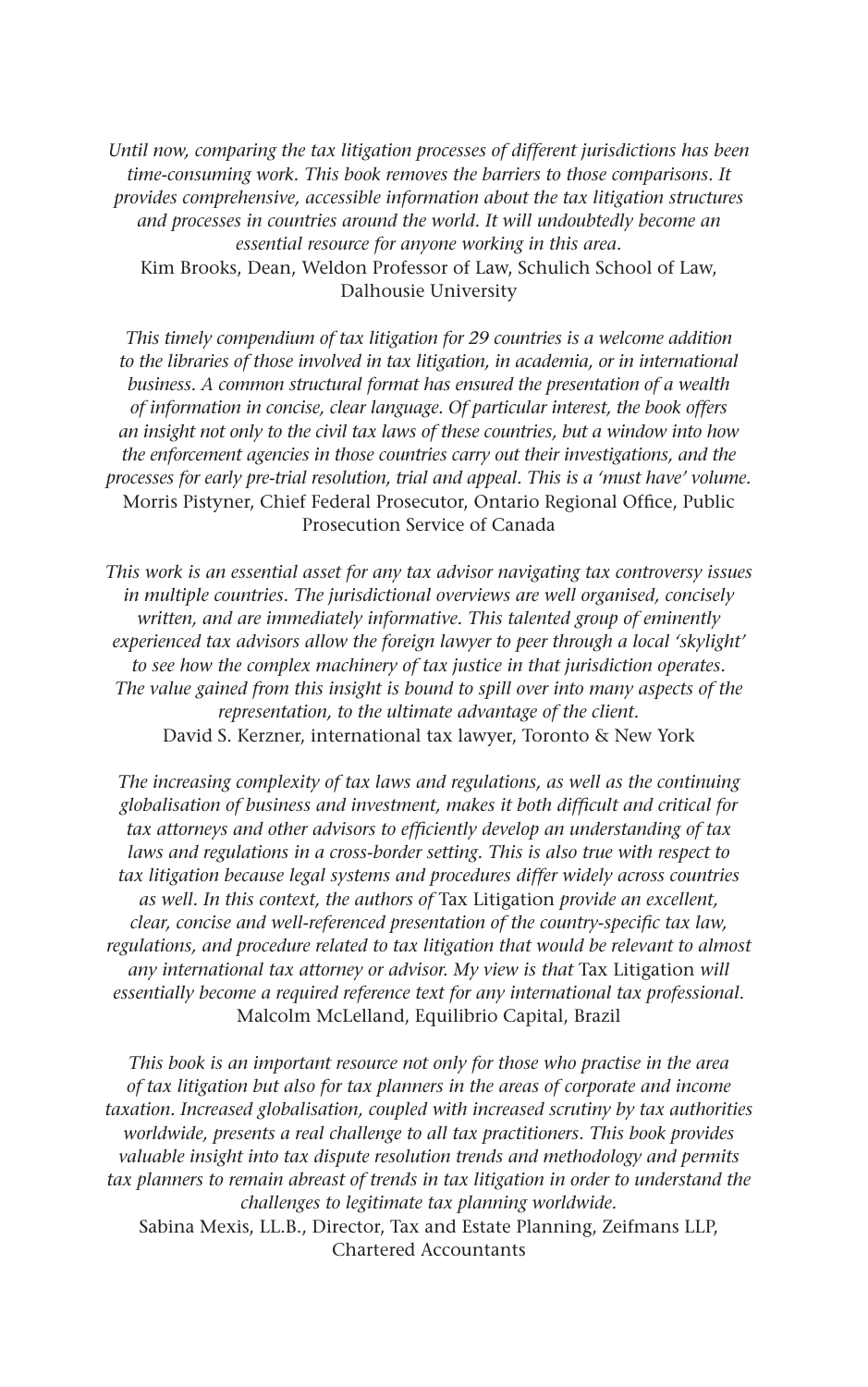*In a world of growing complexity, evolving laws, and more vigorous enforcement, staying abreast of the latest developments in international tax litigation is no easy task. Where do you start? Who do you call? Congratulations to David and all contributors for their leadership in creating such a comprehensive book on the current state of international tax litigation. This book offers a practical, cost-effective and efficient way to get up to speed – on the law, the process (both prosecution and defence) and what professionals and their clients can reasonably*  expect when the tax authority of a foreign country is calling. Part of the value of *the book is the identification of leading experts who can be contacted when the need for specialised advice arises in a foreign jurisdiction.*  James E. Ross, President, Stonegate Private Counsel & Senior Vice President,

Wealth & Estate Planning, Assante Wealth Management

Tax Litigation *is an impressive and authoritative compendium of many of the most relevant issues facing international tax experts and business professionals today – and indeed, should remain a unique and timely reference for years to come. Having personally known David Chodikoff for more than 30 years, I view* Tax Litigation *as yet another impressive achievement in a long and successful career as a prosecutor, litigator and consummate tax professional.*  Brad M. Meslin, Ph.D., Senior Managing Director, CSP Associates, Inc. International Aerospace, Defense, and Government Transaction Diligence Advisors

*David Chodikoff is to be congratulated for compiling this extensive and informative book. I have already found it useful in my international dealings.* Alon Ossip, Chief Executive Officer, The Stronach Group

*A fantastic reference tool for any professional undertaking cross-border transactions. David and his co-authors around the world have undertaken a truly remarkable work by collating and providing a single reference point for dealing with tax litigation. The complexity of tax laws and regulations in different jurisdictions as well as an exponential increase in the amount of legislation in recent years has created a minefield for any tax professional to give appropriate and timely advice to their clients.* Tax Litigation *provides a concise, clear and useful guidance on the complex rules, regulations and anti-avoidance legislation which has been introduced by countries around the world and provides a comprehensive guide on pre-court and trial process that we as professionals need to be aware of. The recent adverse publicity accorded to Cadbury Schweppes, Vodafone, Google, Amazon and Starbucks have resulted in governments and tax authorities around the world seeking new legislation and devoting more resources to combat the tax loopholes that currently exist in some countries.* Tax Litigation *is an essential resource for tax lawyers and professionals to navigate successfully through a web of complex and ever demanding legislation.*

Alan Rajah FCA, FCCA, Partner, Lawrence Grant, Chartered Accountants, London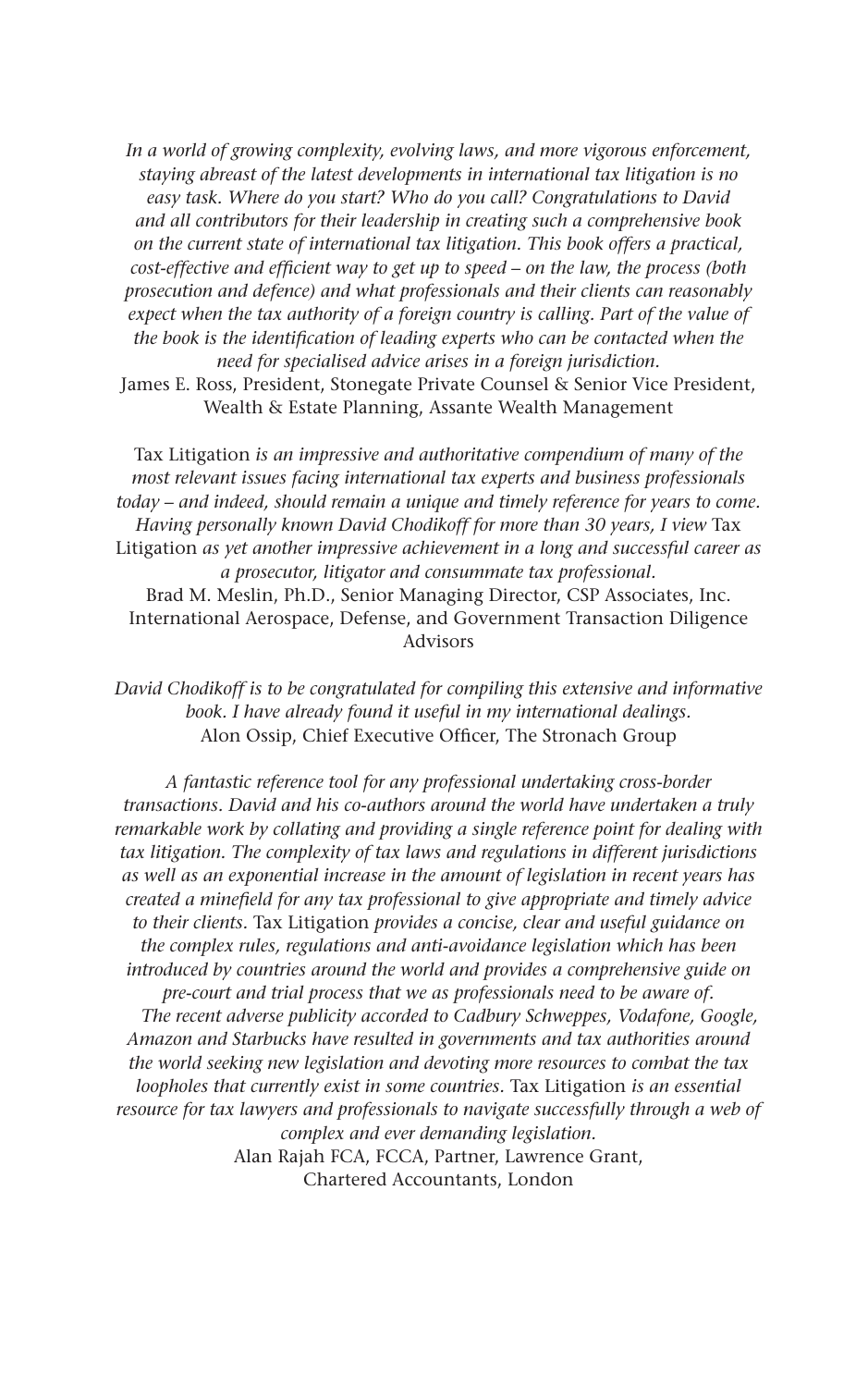*In today's world of ever increasing tax laws and regulations, this book represents the best resource currently available to assist businesses, investors and legal professionals to effectively navigate the complicated international tax issues that we face today. This book should form part of the library for every tax practitioner.* Nick Barisheff, CEO Bullion Management Group Inc, Toronto, Ontario

*It would be difficult to find a more timely publication than this book edited by David Chodikoff. David is an experienced and highly-regarded Canadian tax litigator and he has recognised the importance of international business and communication and the importance of understanding how tax issues are resolved in countries other than Canada. The description of the tax litigation process in 29 countries around the world is reader-friendly and is based on the same template developed by David for each of the 29 countries. As a result, the publication is informative and simplifies the comparison of different tax systems. It will be of great practical assistance to tax practitioners and others throughout the international business community.* Sheldon Silver, Q.C., Counsel, Fogler Rubinoff LLP

*An excellent resource that every international tax practitioner needs to add to their library.* Gordon R. Jessup, BMath, CPA, CA, Partner, Fuller Landau LLP, Chartered Accountants

*Another great book by David. The ever increasing globalisation of business and mobilisation of capital requires an in-depth knowledge of international tax and litigation.*

James L. Horvath, FCBV, ASA, CVA, CA, CBV, MBA, B.Math, Managing Director, ValuQuest Limited, Vice Chair, The International Association of Consultants, Valuators and Analysts (IACVA)

*A prominent editor and expert contributors illuminate the tax court process globally and make it easier for all to understand. This book will be of interest to all CEOs, CFOs, tax practitioners, accountants and the general public.*

Dr. George Yuan, Professor of Financial Engineering in the Institute of Risk Management, Tongji University (Shanghai, China); and former Director in Risk Advisory Service of Financial Risk Management in KPMG (USA); and Director of the Valuation Service in Deloitte (China)

*In an era of increasing globalisation and integration of business and tax issues across borders, this book will become a useful and important resource for tax practitioners and researchers alike.*

Dr. Paul D. Paton, Professor of Law and Director, Ethics Across the Professions Initiative, University of the Pacific, McGeorge School of Law, Sacramento, CA; Former Chair, Canadian Bar Association Ethics and Professional Responsibility Committee; Reporter, American Bar Association Ethics 20/20 Commission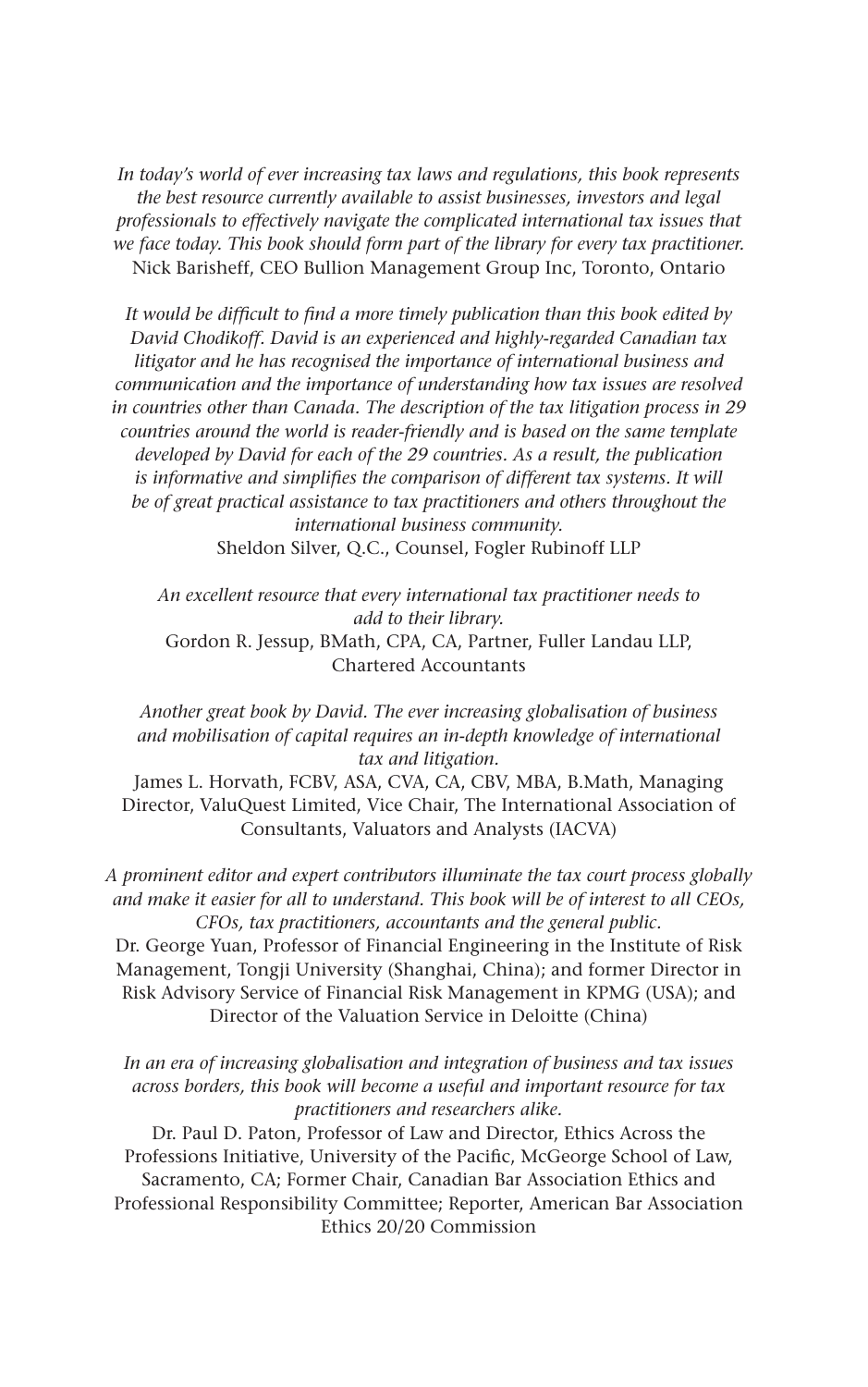*This is a source book for tax litigation in 29 countries around the world. Because of the tax expertise of its contributors and its broad perspective, I recommend this publication for all international tax experts.* Dr. Sung-Soo Seol, Professor of Economics, Hannam University, President, Asian Society for Innovation and Policy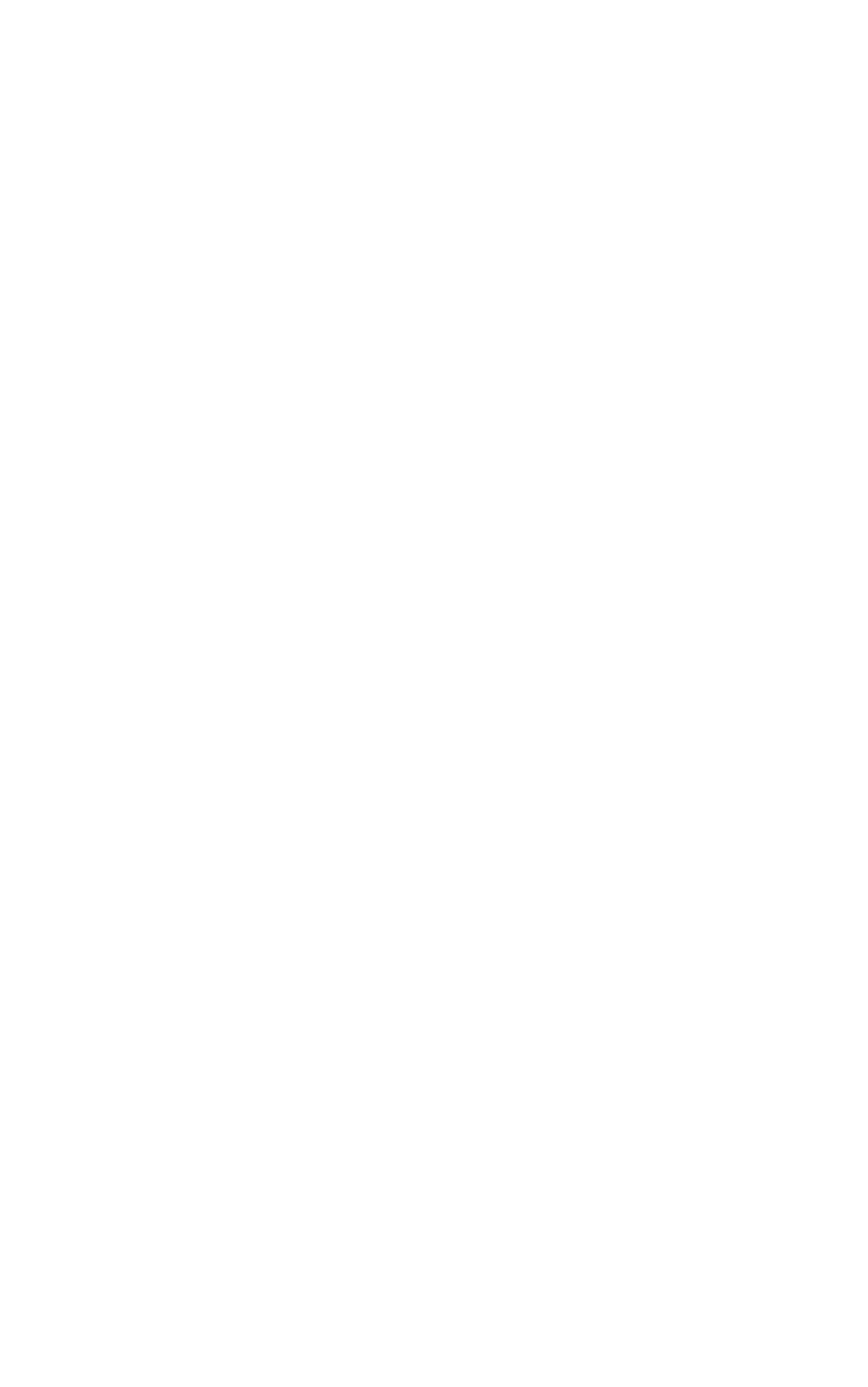# Contact details

# **General editor**

David W. Chodikoff Miller Thomson LLP Scotia Plaza 40 King Street West, Suite 5800 Toronto Ontario M5H 3S1 Canada  $T: +14165958500$ F: +1 416 595 8695 E: dchodikoff@millerthomson.com W: www.millerthomson.com

# **Australia**

Stewart Grieve, Kathryn Bertram, Bridie Andriske, Shinasa Wasimi & Daniel Davids Corrs Chambers Westgarth Level 36, Bourke Place 600 Bourke Street Melbourne VIC 3000 Australia T: +61 3 9672 3000 F: +61 3 9672 3010 E: stewart.grieve@corrs.com.au

W: www.corrs.com.au

# **Austria**

Dr Jürgen Brandstätter & Victoria Rosengren, LLM BMA Brandstätter Rechtsanwälte GmbH Wallnerstrasse 3 Vienna 1010 Austria T: +43 1 535 16 30 F: +43 1 535 16 30 40

E: juergen.brandstaetter@bma-law. com victoria.rosengren@bma-law.com

W: www.bma-law.com

# **Belgium**

Christian Chéruy Loyens & Loeff Advocaten-Avocats Woluwe Atrium – Neerveldstraat 101-103 Brussels 1200 Belgium T: +32 2 743 43 43 F: +32 2 743 43 90

- E: christian.cheruy@loyensloeff.com
- W: www.loyensloeff.com

# **Bolivia**

Alejandra Bernal C. R. & F. Rojas – Abogados Calle Federico Zuazo No. 1598, Edificio Park Inn, Piso 11 Av. Las Américas No. 7, Centro Empresarial Torres CAINCO, Piso 12 La Paz – Santa Cruz Bolivia

- T: +591 2 2313737
- F: +591 2 2376380
- E: alejandra@rojas-lawfirm.com rojas@rojas-lawfirm.com
- W: www.rojas-lawfirm.com

# **Brazil**

Glaucia Lauletta Frascino & Maria Isabel Tostes Bueno Mattos Filho, Veiga Filho, Marrey Jr. e Quiroga Advogados Alameda Joaquim Eugênio de Lima,

447

São Paulo

SP 04514-030

- Brazil
- T: +55 11 3147 7692
- F: +55 11 3147 7770
- E: glaucia@mattosfilho.com.br isabel@mattosfilho.com.br
- W: www.mattosfilho.com.br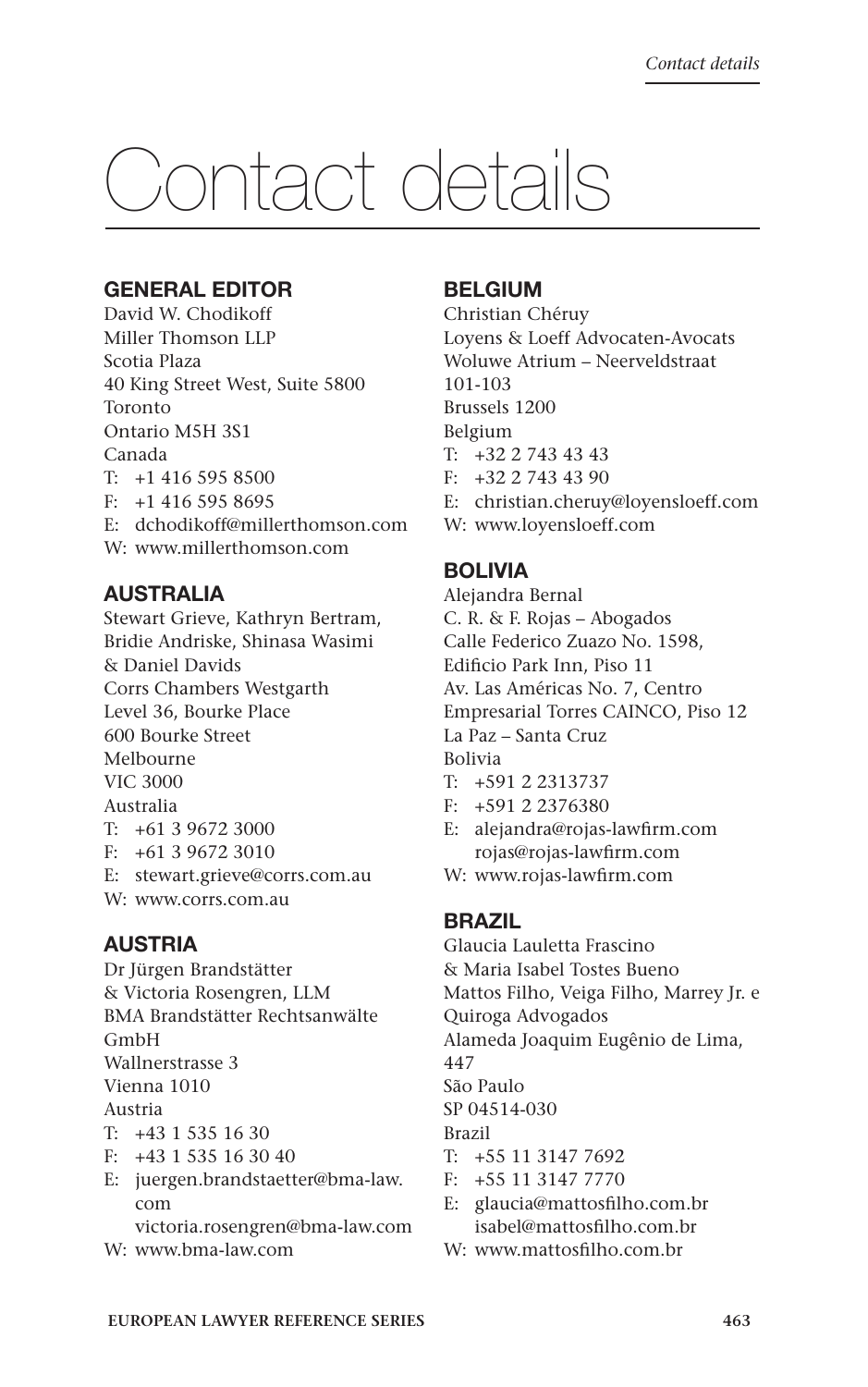# **Canada**

David W. Chodikoff & Laura Etherington Miller Thomson LLP Scotia Plaza 40 King Street West, Suite 5800 Toronto Ontario M5H 3S1 Canada T: +1 416 595 8500

- F: +1 416 595 8695
- E: dchodikoff@millerthomson.com letherington@millerthomson.com
- W: www.millerthomson.com

# **China**

Caroline Berube with contributions from Brad Alexander & Donfil Wong HJM Asia Law B-1002, R&F Full Square Plaza No. 16 Ma Chang Rd., ZhuJiang New City Tianhe District Guangzhou Guangdong 510623 China T: +86 20 8121 6605 F: +86 20 8121 6505 E: cberube@hjmasialaw.com W: www.hjmasialaw.com

# **Colombia**

Juan Esteban Sanín Gómez Parra Rodríguez Sanín Calle 5 A n. 39-131 Torre 4 Piso 5 Edificio Corfín Medellín Antioquia Colombia T: +57 (4) 2683434 F:  $+57$  (4) 2665933 E: juan.sanin@prslaws.com W: www.prslaws.com

Alvaro Parra Gómez Carrera 9 n 74-08 Of. 504 Edificio Profinanzas

Bogotá DC Colombia T: +57 (1) 3764200 F: +57 (1) 3761707 E: alvaroparra@prslaws.com W: www.prslaws.com

# **Costa Rica**

Luis Chacón Camacho & Giuliana Alvarado Chacón BLP Legal BLP Building, Via Lindora Business Center Radial Santa Ana-Belén, Km 3 Santa Ana San José Costa Rica Central America T: +506 22053900 F: +506 22053940

- E: lchacon@blplegal.com galvarado@blplegal.com
- W: www.blplegal.com

# **France**

Nicolas Jacquot & Roland Schneider Arsene Taxand 32 rue de Monceau Paris 75008 France T: +33 1 70 38 88 00 F: +33 1 70 38 88 10 E: nicolas.jacquot@arsene-taxand.com W: www.arsene-taxand.com

# **Germany**

Dr Axel Bödefeld & Dr Gunnar Knorr Oppenhoff & Partner Konrad-Adenauer-Ufer 23 Cologne 50668 Germany

- T: +49 221 2091 542
- F: +49 221 2091 765
- E: axel.boedefeld@oppenhoff.eu gunnar.knorr@oppenhoff.eu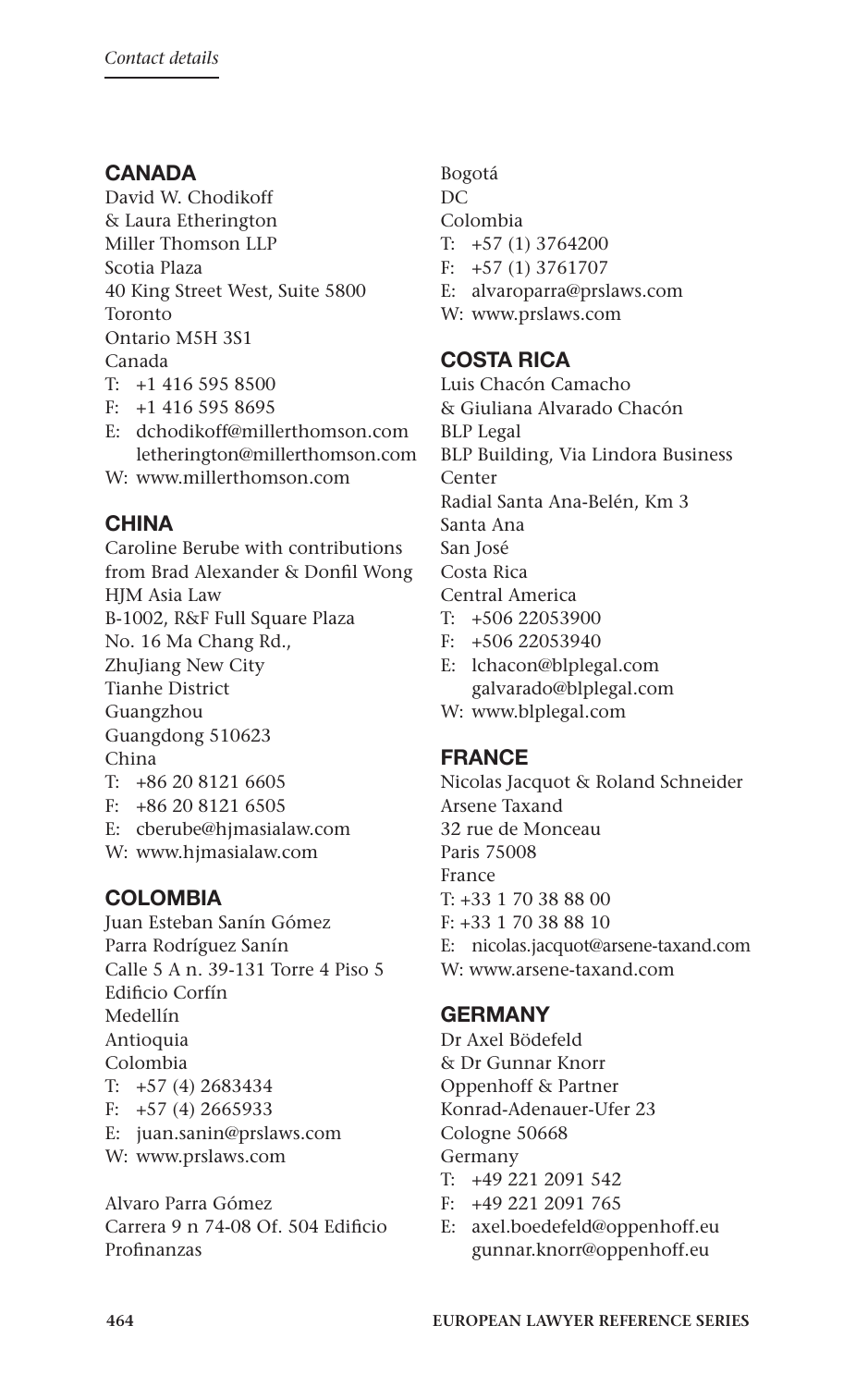W: www.oppenhoff.eu

# **Greece**

- Athanasios Kyriakopoulos Kelemenis & Co. 5 Tsakalof Street Athens 10673 Greece T: +30 2103612800 F: +30 2103612820 E: tk@kelemenis.com
- W: www.kelemenis.com

# **Hungary**

Péter Köves & István Keményfy Lakatos, Köves and Partners Madách Imre út 14. Budapest 1075 Hungary T: +36 1 429 1300 F: +36 1 429 1390 E: info@lakatoskoves.hu W: www.lakatoskoves.hu

# **India**

Manoj K. Singh Singh & Associates, Advocates and Solicitors N-30 Malviya Nagar New Delhi Delhi 110017 India T: +91 11 46665000 F: +91 11 46665001 E: manoj@singhassociates.in newdelhi@singhassociates.in

W: www.singhassociates.in

# **Italy**

Massimo Antonini & Irene Pellecchia Chiomenti Studio Legale 2, Via Giuseppe Verdi Milano 20121 Italy T: +39 02 721571 F: +39 02 72157227

E: massimo.antonini@chiomenti.net irene.pellecchia@chiomenti.net W: www.chiomenti.net

Marco Di Siena Chiomenti Studio Legale 43, Via XXIV Maggio Roma 1-00187 Italy T: +39 06 466221  $F: +390646622622$ E: marco.disiena@chiomenti.net W: www.chiomenti.net

# **Luxembourg**

Jean-Pierre Winandy, Nadège Le Gouellec & Georges Simon Loyens & Loeff 18-20, rue Edward Steichen L-2540 Luxembourg T: +352 466 230

- F: +352 466 234
- E: jean-pierre.winandy@loyensloeff. com nadege.le.gouellec@loyensloeff. com georges.simon@loyensloeff.com
- W: www.loyensloeff.com

# **Malta**

Nicolette Spiteri Bailey LL.D Aequitas Legal 2nd Floor, Valletta Buildings South Street Valletta VLT 1103 Malta T: +356 21234085 F: +356 21223306

- E: nspiteribailey@aequitas.com.mt
- W: www.aequitas.com.mt

# **Mexico**

Luis Ortiz, Jose Juan Delgado, Juan Carlos Manrique & Francisco Javier Matus Basham, Ringe y Correa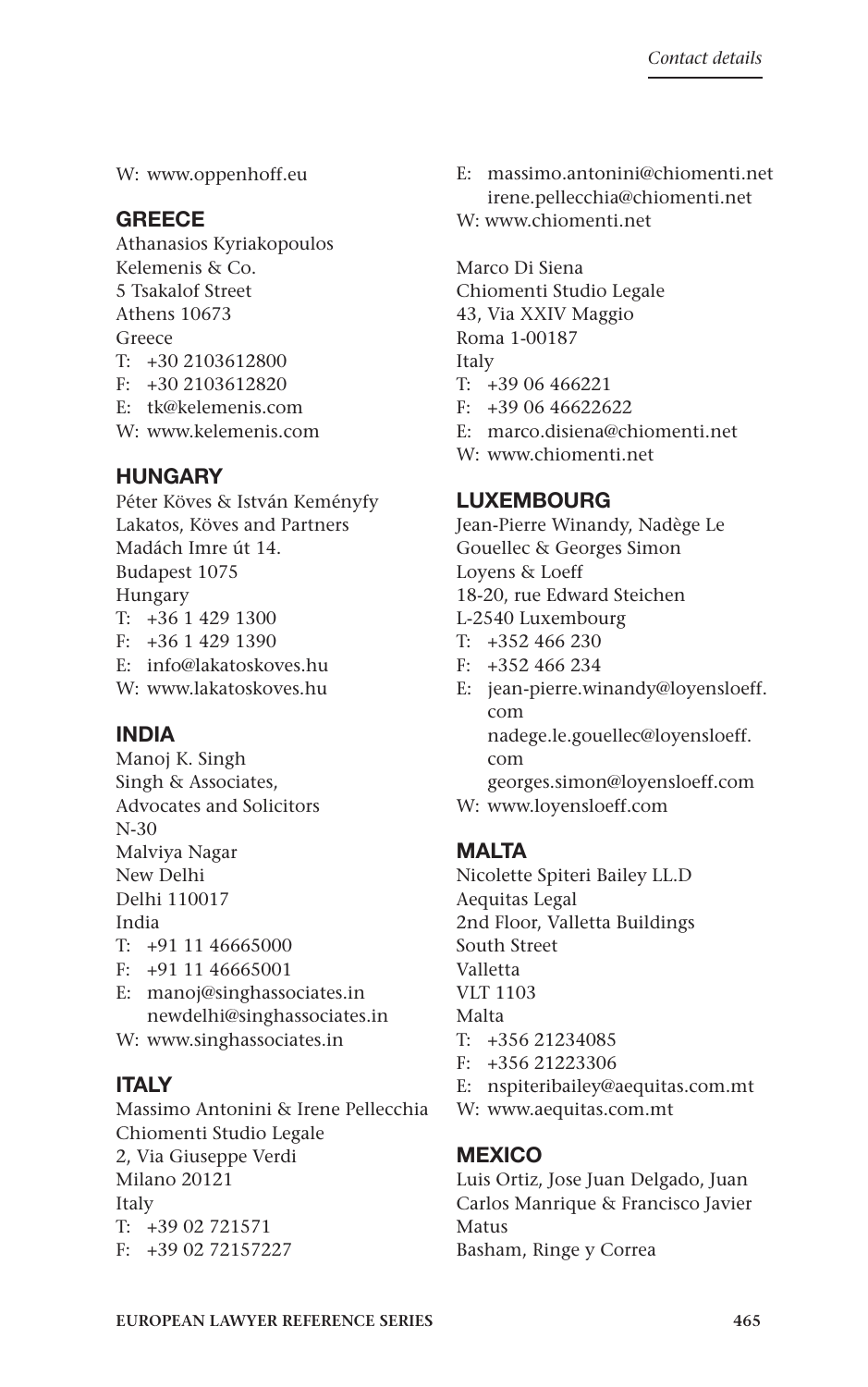Paseo de los Tamarindos # 400-A 9th Floor Bosques de las Lomas Cuajimalpa

México City 05120

Mexico

- T: +52 (55) 5261-0420 +52 (55) 5261 0542 +52 (55) 5261 0456 +52 (55) 5261 0589
- F: +51 (55) 5161 0496
- E: ortiz.hidalgo@basham.com.mx jdelgado@ basham.com.mx jcmanrique@basham.com.mx fmatus@basham.com.mx
- W: www.basham.com.mx

# **The Netherlands**

Dr J. Arnaud Booij & Charlotte A. H. Bikkers Spigt Litigators Apollolaan 151 Amsterdam 1077 AR The Netherlands T: +31 20 305 1600 F: +31 20 305 1699 E: arnaud.booij@spigtlitigators.com W: www.spigtlitigators.com

# **Nigeria**

Oluwatoyin Ajoke Bashorun Churchfields Solicitors Suites 201-203, West Wing City Hall 25 Catholic Missions Street Lagos Nigeria T: +234 8042134 E: t\_bashorun@yahoo.co.uk

# **The Philippines**

Rolando V. Medalla, Jr & Maria Christina C. Ortua SyCip Salazar Hernandez & Gatmaitan SyCipLaw Center 105 Paseo de Roxas Makati City, Metro Manila 1226 The Philippines

- T: +63 2 982 3500
- +63 2 982 3600
- F: +63 2 817 3896
- +63 2 817 3145
- E: rvmedalla@syciplaw.com mccortua@syciplaw.com
- W: www.syciplaw.com

# **Portugal**

Pedro Pais de Almeida & Sara Soares Abreu Advogados Av. das Forças Armadas, 125 - 12.º Lisbon 1600-079 Portugal T: +351 21 723 18 00 F: +351 21 723 18 99 E: apdf@abreuadvogados.com W: www.abreuadvogados.com

# **Republic of Ireland**

- Fergus Doorly & Sonya Manzor William Fry Fitzwilton House Wilton Place Dublin 2 Ireland T: +353 1 6395172
- +353 1 6395212
- F: +353 1 6395333
- E: fergus.doorly@williamfry.ie sonya.manzor@williamfry.ie
- W: www.williamfry.ie

# **Russia**

Maxim Rovinskiy

- & Dmitriy Manuilov
- YUST Law Firm

43 Sivtsev Vrazhek Lane

Moscow 119002

- Russia
- T: +7 495 795 0845
- F: +7 499 241 1948
- E: welcome@yust.ru rovinskiy@yust.ru manuilov@yust.ru
- W: www.yust.ru